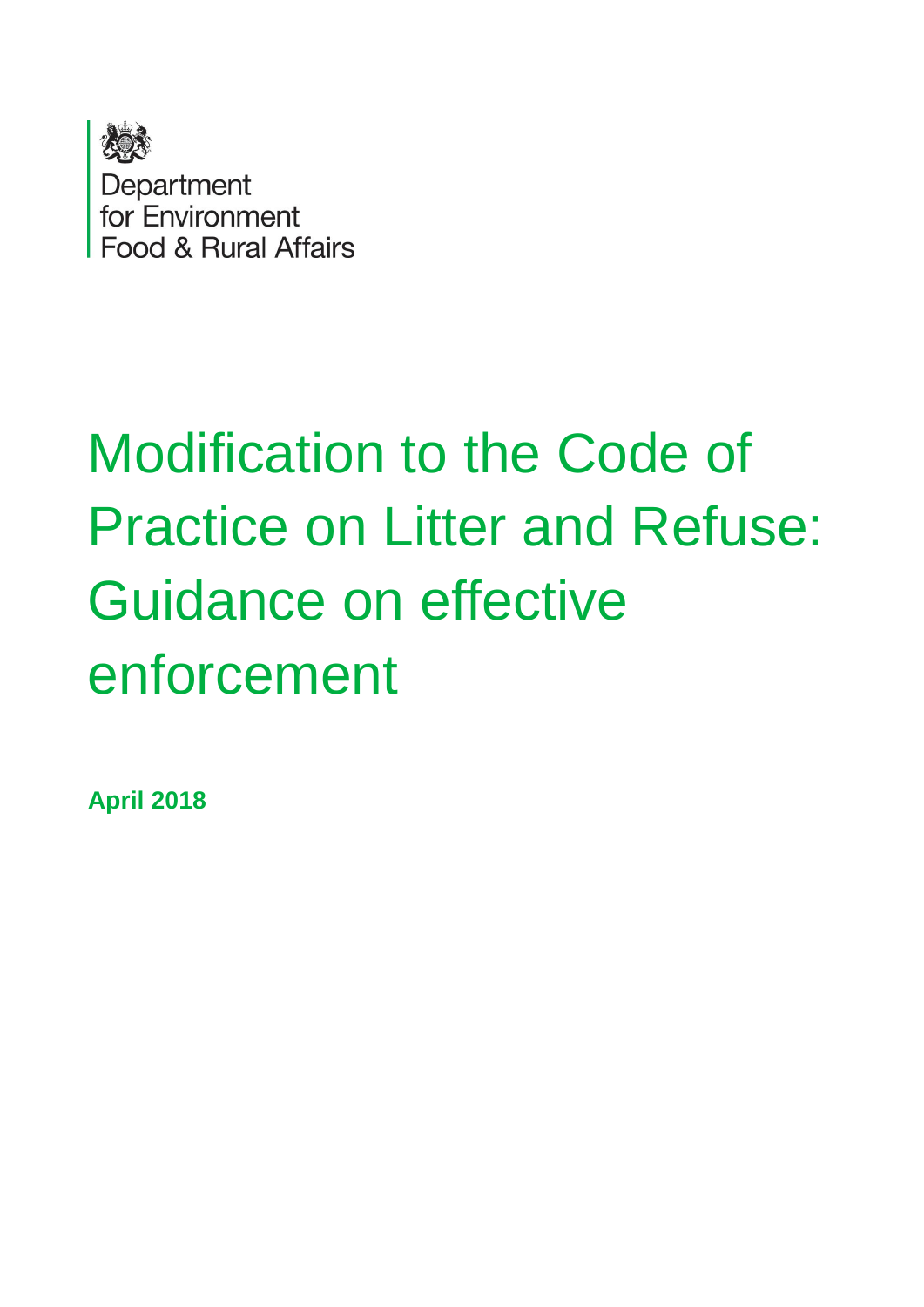

© Crown copyright 2018

You may re-use this information (excluding logos) free of charge in any format or medium, under the terms of the Open Government Licence v.3. To view this licence visit [www.nationalarchives.gov.uk/doc/open-government-licence/version/3/](http://www.nationalarchives.gov.uk/doc/open-government-licence/version/3/) or email [PSI@nationalarchives.gsi.gov.uk](mailto:PSI@nationalarchives.gsi.gov.uk) 

This publication is available at [www.gov.uk/government/publications](http://www.gov.uk/government/publications) 

Any enquiries regarding this publication should be sent to us at

[Litter@defra.gsi.gov.uk](mailto:Litter@defra.gsi.gov.uk)

[www.gov.uk/defra](http://www.gov.uk/defra)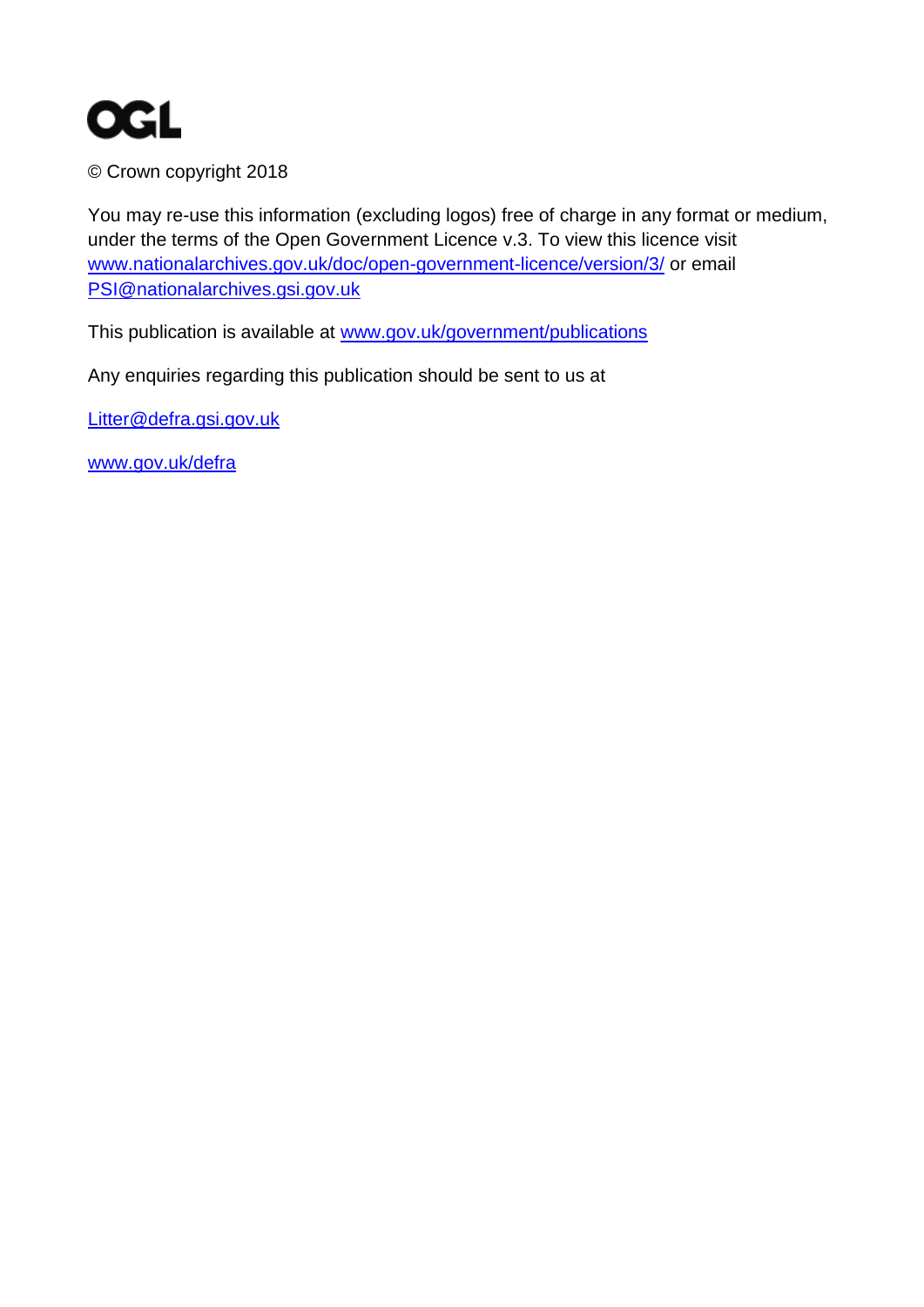#### **Contents**

| Proposed modification to the Code of Practice on Litter and Refuse: Section 1A – Effective |
|--------------------------------------------------------------------------------------------|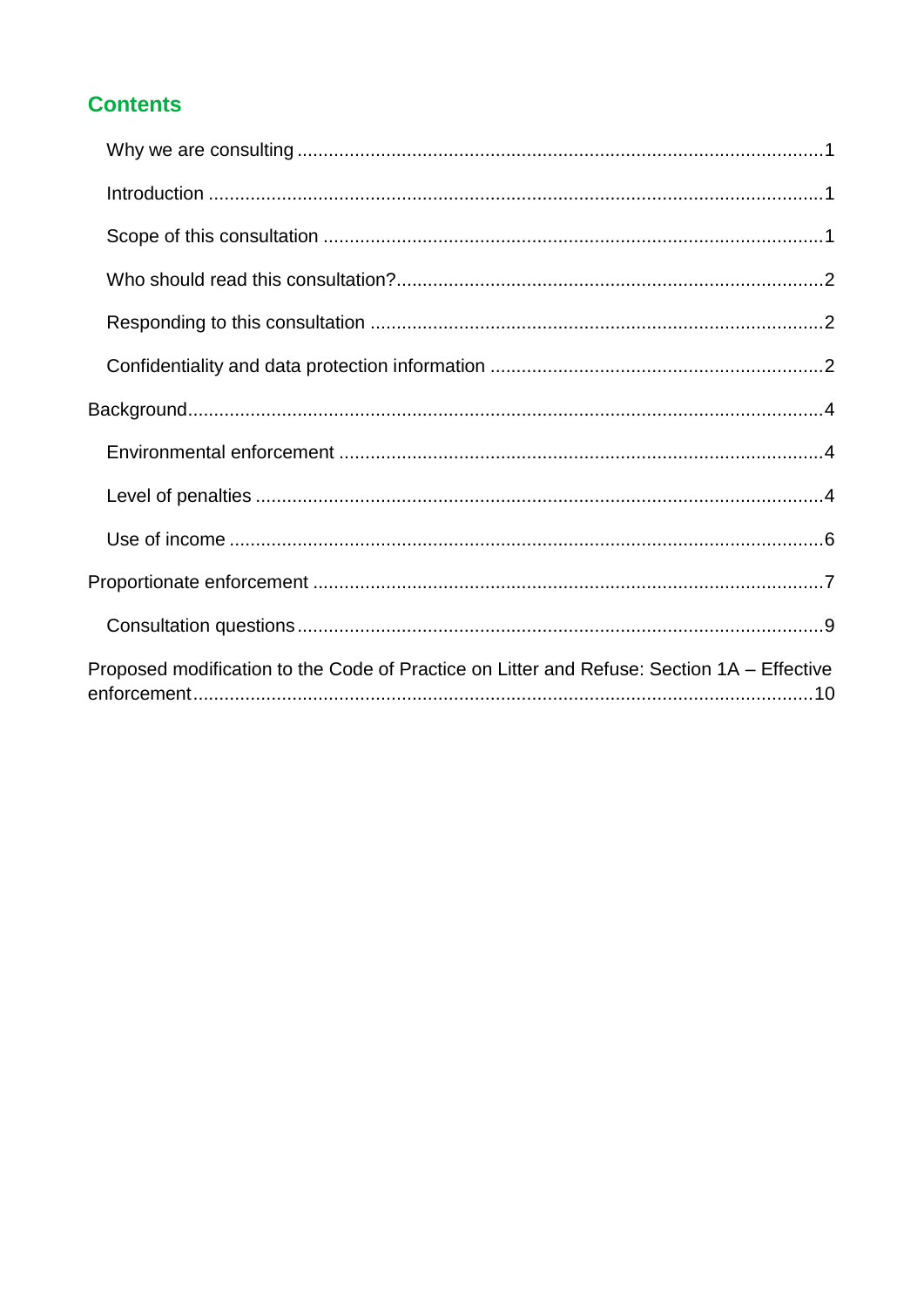# <span id="page-3-0"></span>**Why we are consulting**

1. Littering, and associated environmental offences like dog fouling, blight our communities and impose avoidable costs on the public purse, drawing money away from priorities such as social care and education. We committed in the Litter Strategy for England to publish improved guidance to promote proportionate and responsible enforcement.

# <span id="page-3-1"></span>**Introduction**

- 2. This consultation seeks your views on proposals by the Department for Environment, Food and Rural Affairs, to modify the Code of Practice on Litter and Refuse to incorporate guidance on the proportionate and effective use of fixed penalties (civil and criminal) against littering and related offences.
- 3. This will fulfil the following commitment, given in the Litter Strategy (April 2017):

Subject to consultation, we also intend to issue stronger guidance to enforcement authorities on the use of these enforcement powers. That guidance will make clear that fixed penalties should only be issued when it is in the public interest to do so, and when it is proportionate to do so. Our policy is clear that under no circumstances should councils view the use of fixed penalties for these offences as a means to generate income.<sup>1</sup>

# <span id="page-3-2"></span>**Scope of this consultation**

- 4. This consultation applies to litter authorities in England which:
	- a. Are subject to one or both of the duties in section 89(1) and (2) of the Environmental Protection Act 1990, to keep relevant land clear of litter and refuse, and to keep the highways clean; and
	- b. Have the power to issue fixed penalty notices for littering and/or related environmental offences including littering from vehicles, the unauthorised distribution of free printed literature on designated land, graffiti, or fly-posting.
- 5. It is also relevant to the use of fixed penalty powers more generally, particularly those for related environmental offences such as abandoned vehicles, fly-tipping, nuisance parking, and (civil) offences related to domestic waste receptacles.

<sup>1</sup> [Litter Strategy for England](https://www.gov.uk/government/uploads/system/uploads/attachment_data/file/630999/litter-strategy-for-england-2017-v2.pdf) section 4.2.1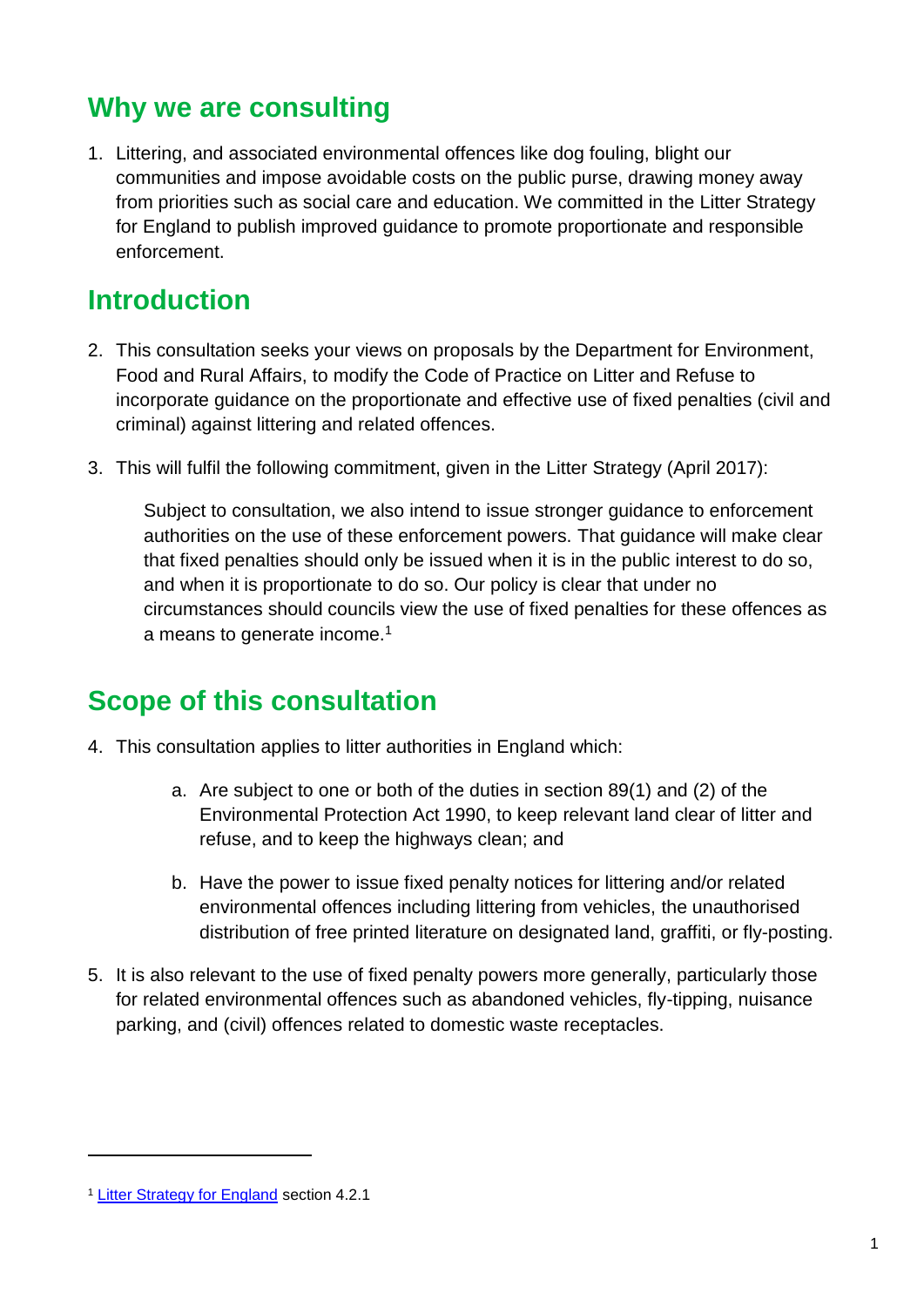# <span id="page-4-0"></span>**Who should read this consultation?**

- 6. The proposals in this consultation are expected to be of greatest interest to:
	- Local authorities in England, (particularly district councils and unitary authorities),
	- National Park Authorities, and
	- The Broads Authority; English parish or community councils; the Local Government Association
- 7. Others who may have an interest include:
	- Environmental Non-Governmental Organisations and charities;
	- Any research institutions, groups or individuals with a particular interest in tackling environmental anti-social behaviour; and
	- The public.

### <span id="page-4-1"></span>**Responding to this consultation**

8. This consultation will run for 5 weeks from February 2018. Please send your comments on the proposals in this consultation paper to the following address:

Local Environmental Quality Team, Defra Area 2B Nobel House 17 Smith Square London SW1P 3JR

9. Or you can send your comments by email to [litter@defra.gsi.gov.uk](mailto:litter@defra.gsi.gov.uk)

# <span id="page-4-2"></span>**Confidentiality and data protection information**

- 10.A summary of responses to this consultation will be published on the Government website at: [www.gov.uk/defra](http://www.gov.uk/defra). The summary will include a list of organisations that responded **but not** personal names, addresses or other contact details.
- 11.Information provided in response to this consultation, including personal information, may be made available to the public on request, in accordance with the requirements of the Freedom of Information Act 2000 (FOIA) and the Environmental Information Regulations 2004 (EIRs). Defra may also publish the responses to the FOIA/EIR requests on [www.gov.uk/defra](http://www.gov.uk/defra).
- 12.If you want your response, including personal information such as your name, that you provide to be treated as confidential, please explain clearly in writing when you provide your response to the consultation why you need to keep these details confidential. If we receive a request for the information under the FOIA or the EIRs we will take full account of your explanation, but we cannot guarantee that confidentiality can be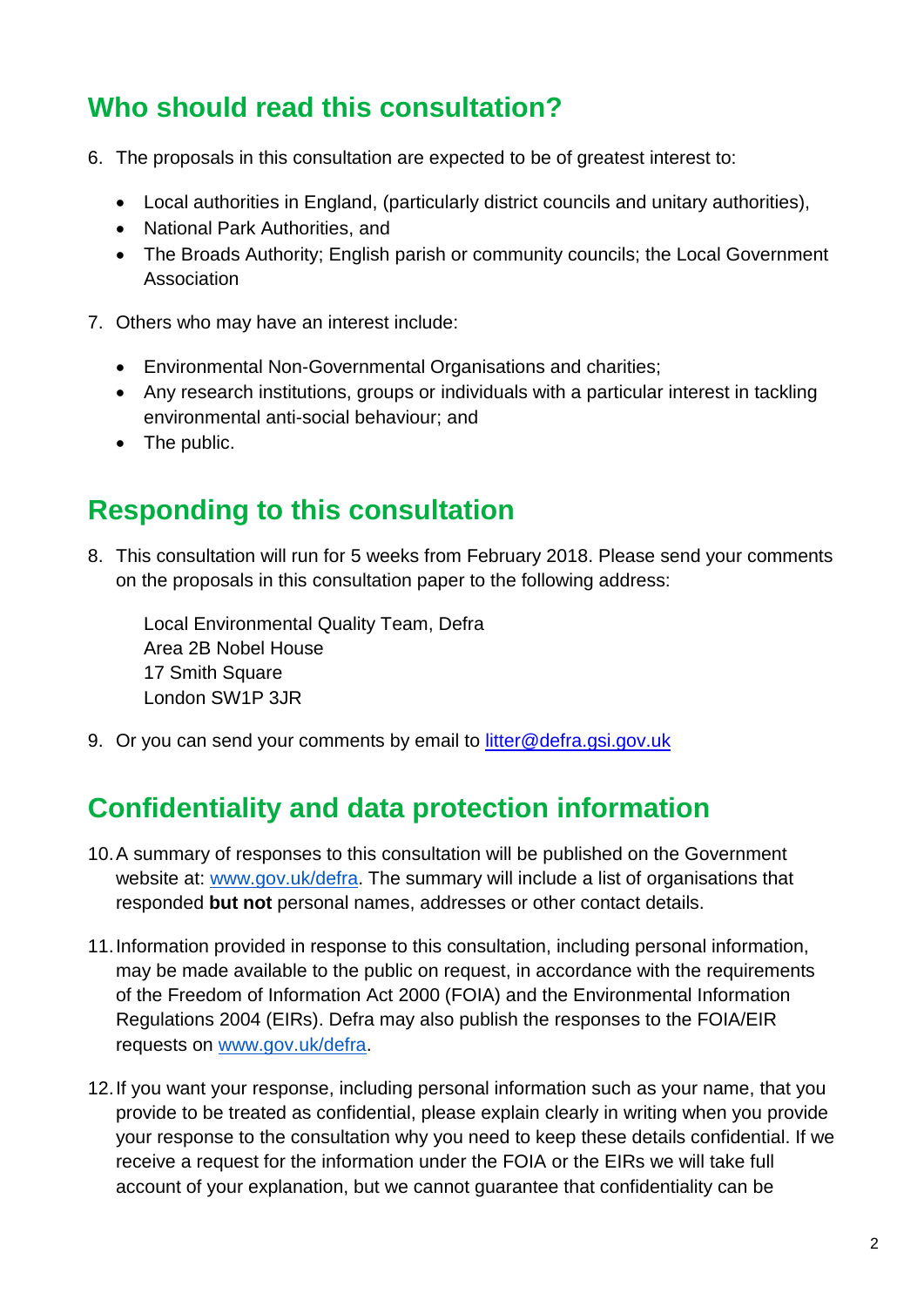maintained in all circumstances. However, Defra will not permit any unwarranted breach of confidentiality nor will we act in contravention of our obligations under the Data Protection Act 1998 (DPA). An automatic confidentiality disclaimer generated by your IT system will not, of itself, be regarded as a confidentiality request.

- 13.Defra will share the information you provide in response to the consultation, including any personal data, with a third party of contracted external analysts for the purposes of response analysis and provision of a report.
- 14.Defra is the data controller in respect of any personal data that you provide, and Defra's Personal Information Charter, which gives details of your rights in respect of the handling of your personal data, can be found at: [https://www.gov.uk/government/organisations/department-for-environment-food-rural](https://www.gov.uk/government/organisations/department-for-environment-food-rural-affairs/about/personal-information-charter)[affairs/about/personal-information-charter](https://www.gov.uk/government/organisations/department-for-environment-food-rural-affairs/about/personal-information-charter).
- 15.This consultation is being conducted in line with the "Consultation Principles" as set out in the Better Regulation Executive guidance which can be found at: <https://www.gov.uk/government/publications/consultation-principles-guidance>.
- 16.If you have any comments or complaints about the consultation process, please address them to:
- 17.Consultation Co-ordinator 8A 8<sup>th</sup> Floor, Nobel House 17 Smith Square, London, SW1P 3JR.
- 18.Or email: [consultation.coordinator@defra.gsi.gov.uk](mailto:consultation.coordinator@defra.gsi.gov.uk)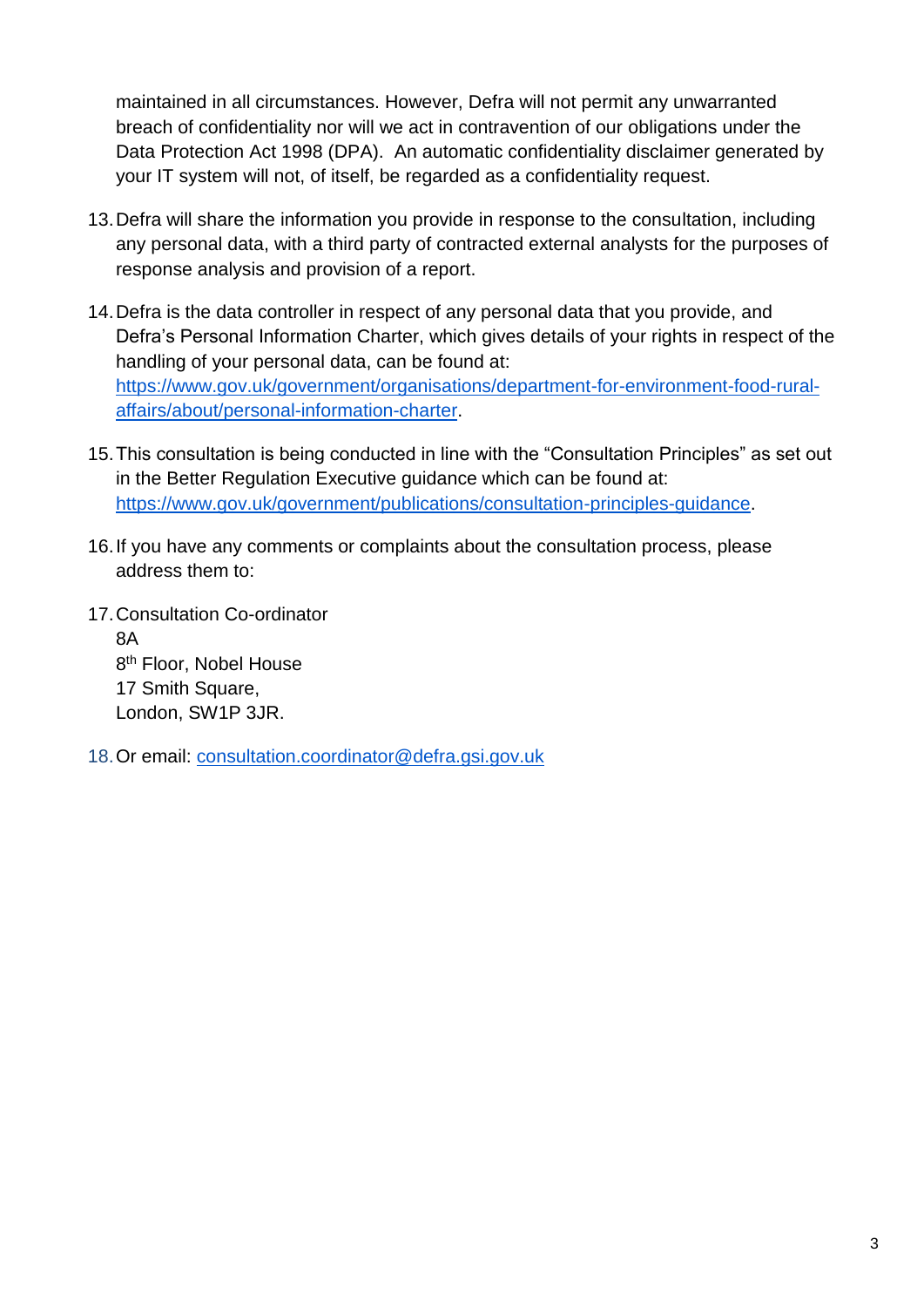# <span id="page-6-0"></span>**Background**

# <span id="page-6-1"></span>**Environmental enforcement**

- 19.Councils and a number of other land managers are responsible for taking enforcement action against a range of "environmental offences" include littering, graffiti, fly-posting, and other offences which harm public spaces.<sup>2</sup>
- 20.In most cases, these environmental offences attract a criminal penalty. However, councils and other enforcing authorities may choose to issue fixed penalty notices (on the spot fines) as an alternative to prosecution. This reduces burdens on the justice system by avoiding the need for the majority of these cases to be heard in court, and also enables offenders to avoid a criminal record.
- 21.It is up to councils to decide whether to issue a fixed penalty notice in any individual case, and up to the offender to decide whether to pay it, or to defend the case in court risking prosecution and conviction. By far the majority of enforcement activity against offences such as littering is via fixed penalty notices, rather than prosecution.<sup>3</sup>
- 22.In some circumstances, certain councils also have powers to issue civil penalties:
	- To the keeper of a vehicle from which litter is thrown; or
	- In respect of certain domestic waste receptacle offences.

These civil penalties are issued in their own right, rather than in lieu of prosecution. If these penalties are not paid, the council may recover the sum owed though the county court as a civil debt.

# <span id="page-6-2"></span>**Level of penalties**

1

23.From April 2018, the maximum level of fixed penalties that councils will be able to impose for littering, the unauthorised distribution of free printed literature in a

<sup>&</sup>lt;sup>2</sup> Prosecution or fixed penalty notice (ie criminal offences): littering; unauthorised distribution of free printed material in a designated area; graffiti; fly-posting; industrial/commercial waste receptacle offences, nuisance parking; abandoning a vehicle; audible intruder alarms (failure to nominate a keyholder or provide keyholder details); Noise Act 1996 offences; failure to provide a waste transfer note or waste carrier licence; fly-tipping.

Civil penalties (ie no criminal liability): domestic waste receptacle offences; littering from vehicles (from April 2018)

<sup>&</sup>lt;sup>3</sup> For example, in the last year for which data was collected (2008/09), local councils in England issued around 30,000 fixed penalty notices for littering offences. In 2013 just over 5,500 people were found guilty in the magistrates' courts for littering offences. (Figures from data.gov.uk and Ministry of Justice (2013))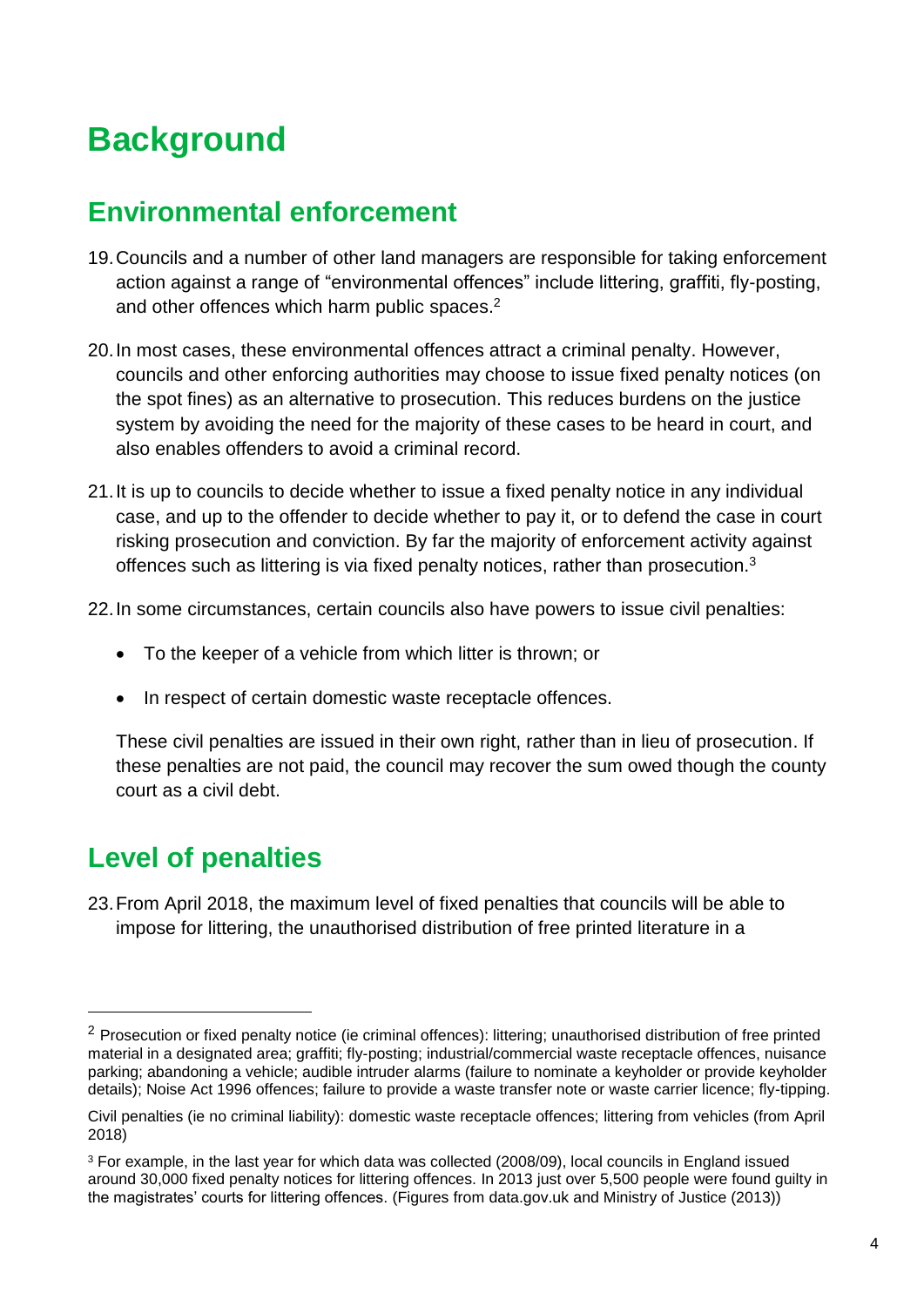designated area, graffiti and fly-posting will increase from £80 to £150. The default penalty for these offences will also increase from £75 to £100.

- 24.Subject to Parliamentary approval, from April 2018 district and unitary councils will also gain new powers to issue civil penalties to the keepers of vehicles from which litter is thrown.
- 25.The following table shows the levels of fixed and civil penalties that councils may impose for different offences (from April 2018):

| <b>Offence</b>                                                                                            | <b>Default</b><br>penalty | <b>Minimum full Maximum</b><br>penalty    | full penalty | <b>Minimum</b><br>discounted<br>penalty |
|-----------------------------------------------------------------------------------------------------------|---------------------------|-------------------------------------------|--------------|-----------------------------------------|
| Littering                                                                                                 | £100                      | £50 (rising to<br>£65 from April<br>2019) | £150         | £50                                     |
| Graffiti                                                                                                  | £100                      | £50 (rising to<br>£65 from April<br>2019) | £150         | £50                                     |
| <b>Fly-posting</b>                                                                                        | £100                      | £50 (rising to<br>£65 from April<br>2019) | £150         | £50                                     |
| <b>Unauthorised distribution</b><br>of free literature on<br>designated land                              | £100                      | £50 (rising to<br>£65 from April<br>2019) | £150         | £50                                     |
| Alarm noise: failure to<br>nominate key-holder or to<br>notify local authority of<br>key-holder's details | £75                       | £50                                       | £80          | £50                                     |
| <b>Nuisance parking</b>                                                                                   | £100                      | £100                                      | £100         | £60                                     |
| Abandoning a vehicle                                                                                      | £200                      | £200                                      | £200         | £120                                    |
| <b>Fly-tipping</b>                                                                                        | £200                      | £150                                      | £400         | £120                                    |
| Failure to produce a waste<br>transfer note                                                               | £300                      | £300                                      | £300         | £180                                    |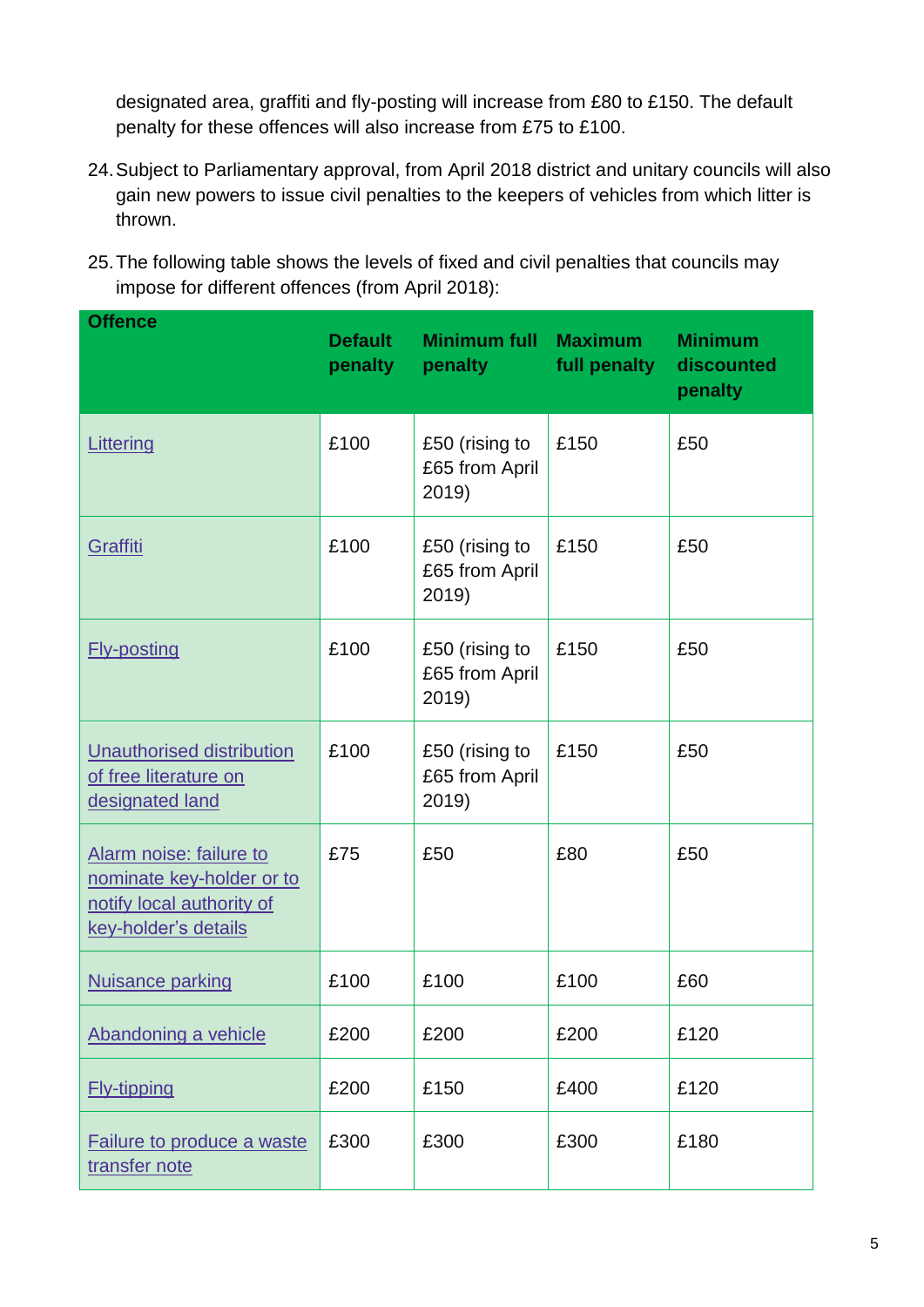| Industrial and commercial<br>waste receptacle offences          | £100 | £75  | £110 | £60                              |
|-----------------------------------------------------------------|------|------|------|----------------------------------|
| Noise exceeding permitted<br>level - domestic premises          | £100 | £75  | £110 | £60                              |
| Noise exceeding permitted<br>level - licensed premises          | £500 | £500 | £500 | £500 - no<br>discount<br>allowed |
| Domestic waste receptacle<br><u>offences</u><br>(civil penalty) | £60  | £60  | £80  | £40                              |
| <b>Littering from a vehicle</b><br>(civil penalty)              | £100 | £65  | £150 | £50                              |

# <span id="page-8-0"></span>**Use of income**

26.Since April 2017, the income that councils receive from these penalties has been (in most cases) ring-fenced for spending on their functions relating to the original offence. The following table shows the functions on which councils may spend this income:

| <b>Offence</b>                                                                                             | FPN money can be spent on functions<br>relating to:                                                                                                                                     |
|------------------------------------------------------------------------------------------------------------|-----------------------------------------------------------------------------------------------------------------------------------------------------------------------------------------|
| Litter, graffiti, fly-posting, unauthorised<br>distribution of free printed material on<br>designated land | Litter and refuse (including keeping land<br>and highways clear of litter and refuse,<br>and enforcement against littering and<br>littering from vehicles),<br>graffiti and fly-posting |
|                                                                                                            |                                                                                                                                                                                         |
|                                                                                                            | controlling and enforcing against the<br>unauthorised distribution of free literature                                                                                                   |
| Nuisance parking                                                                                           | Road traffic, litter and refuse                                                                                                                                                         |
| Abandoning a vehicle                                                                                       | Road traffic, litter and refuse                                                                                                                                                         |
| Fly-tipping                                                                                                | There are no restrictions on how councils<br>can use this income                                                                                                                        |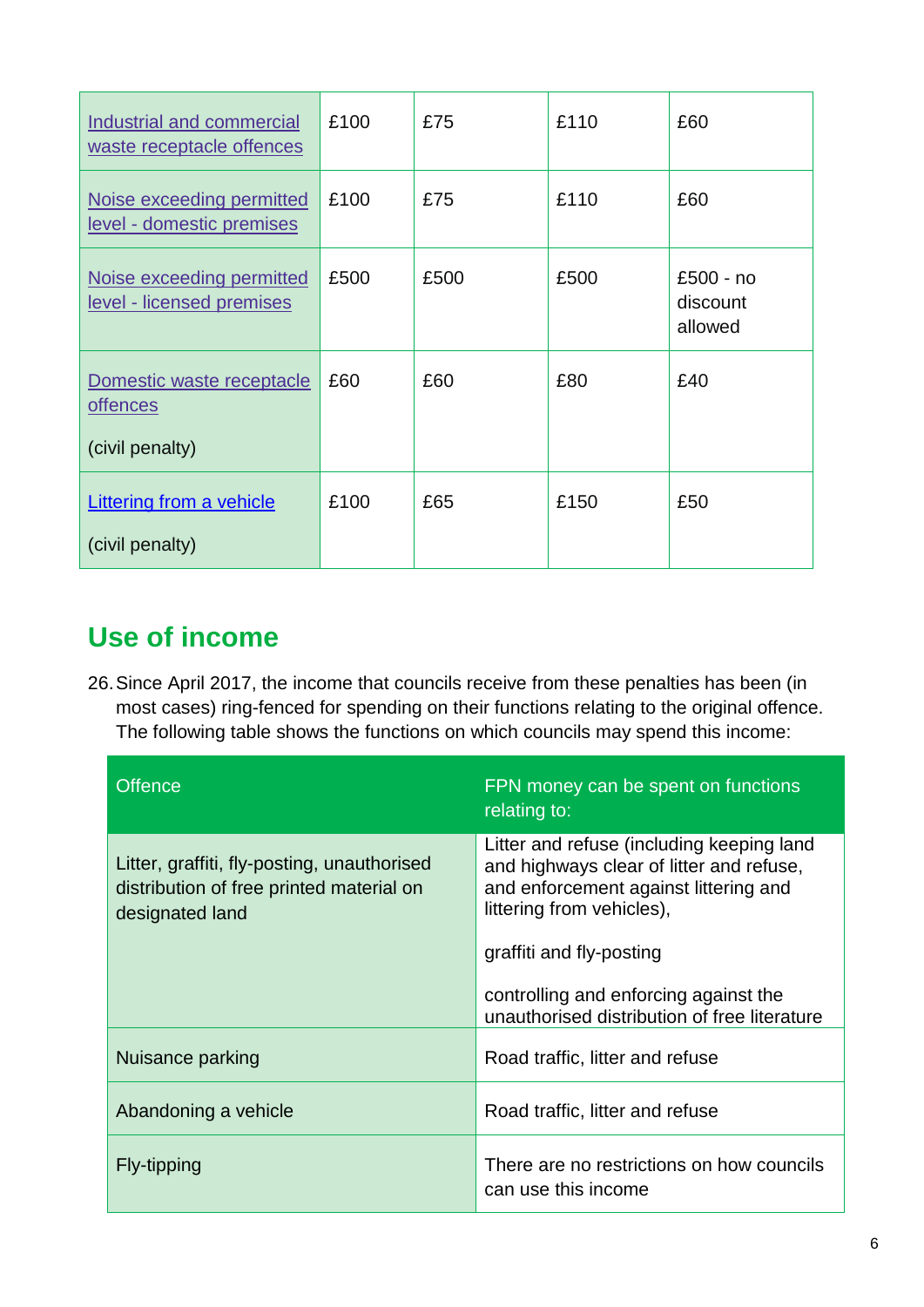| Noise exceeding permitted levels - | Statutory noise nuisance, noise at night                                |
|------------------------------------|-------------------------------------------------------------------------|
| domestic premises                  | and audible intruder alarms                                             |
| Noise exceeding permitted levels - | Statutory noise nuisance, noise at night                                |
| licensed premises                  | and audible intruder alarms                                             |
| Alarm noise - no keyholder         | Statutory noise nuisance, noise at night<br>and audible intruder alarms |
| Failing to show waste documents    | Waste on land                                                           |

- 27.Other authorities with enforcement powers must use the income from fixed penalties as follows:
	- National Park authorities can use FPN receipts for their own litter enforcement.
	- The Broads authority can use FPN receipts for functions relating to litter and antisocial behaviour.
	- The Environment Agency must pay its FPN receipts to the Secretary of State.
	- The police must pay receipts from FPNs issued by PCSOs to their local authority.

# <span id="page-9-0"></span>**Proportionate enforcement**

- 28.As set out in the Litter Strategy, there are many public misconceptions about enforcement activity against littering and related offences. Media coverage of enforcement activity, such as the recent BBC Panorama programme, *Inside the Litter Police*, often focusses on enforcement activity which is perceived as disproportionate, which undermines public confidence in its legitimacy.<sup>4</sup>
- 29.When exercising their enforcement powers, councils are acting in a quasi-judicial capacity, and we are clear that these powers must be exercised in such a way as to uphold public confidence in a fair judicial system. Fixed penalty notices or civil penalty notices should therefore only be issued when it is proportionate and in the public interest to do so. Disproportionate enforcement activity undermines legitimate messages against littering and other environmental offences. Our policy is clear that under no circumstances should councils view the use of fixed penalty notices or civil penalty notices as a means to generate income. Where councils choose to use a thirdparty enforcement service, they should use an approach which is not based on targets

<sup>4</sup> <http://www.bbc.co.uk/programmes/b08mk133>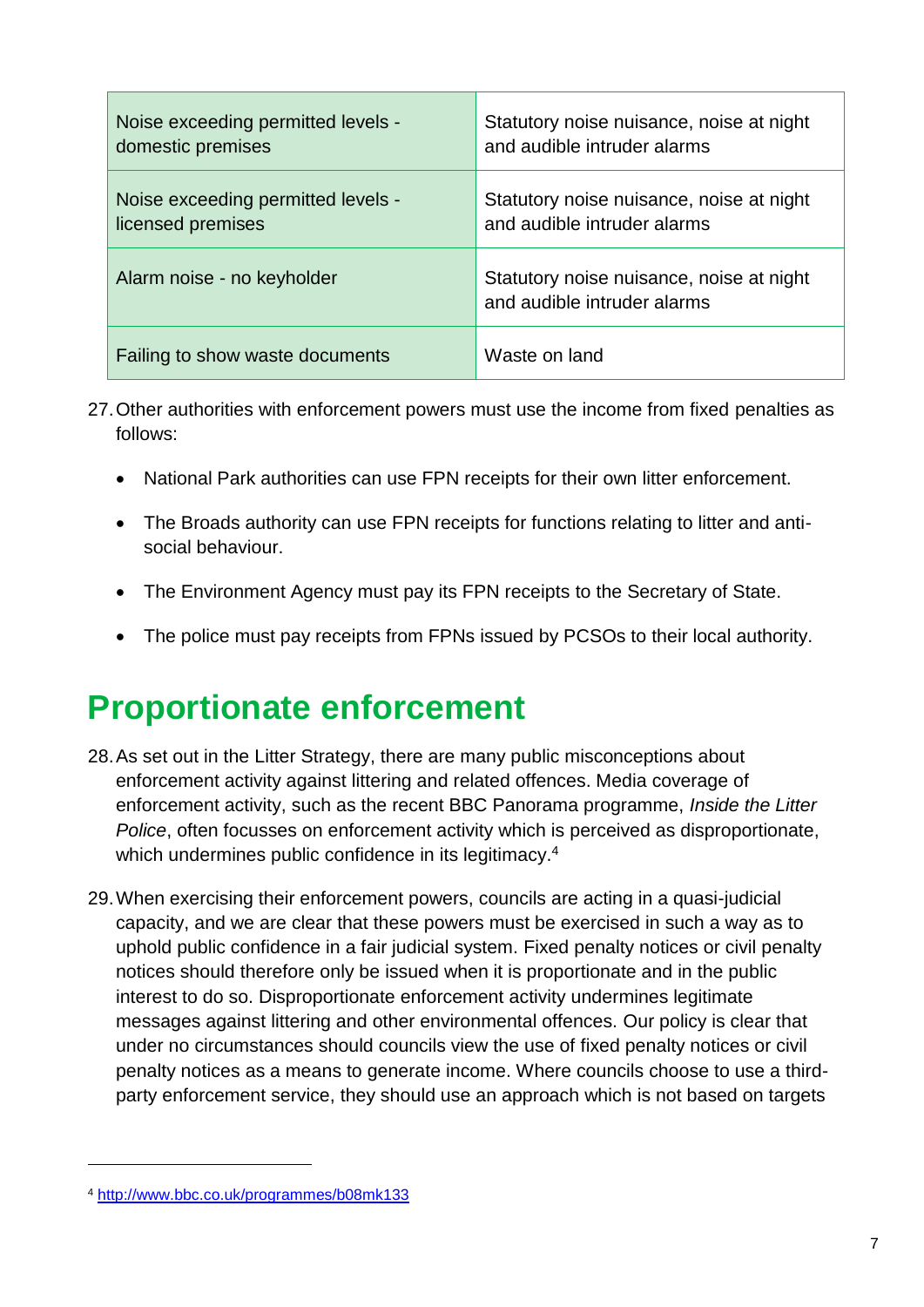on the number of fines issued or revenue raised as this practice undermines public confidence in and support for a fair judicial system.

- 30.We want to support councils in implementing a proportionate and responsible approach to enforcement against littering and other related environmental offences, so that it operates as an effective deterrent and retains the support of the wider public. We have therefore committed to issuing improved guidance to councils on the use of their enforcement powers.
- 31. Taking proportionate and effective enforcement action against littering and related offences is a practical step that councils and other litter authorities can take to help them in delivering their statutory duties to keep relevant land clear of litter and refuse, and to keep the highways clean, so far as is practicable. <sup>5</sup> As well as influencing the behaviour of those against whom enforcement action is taken, the use of proportionate enforcement can also help to deter others from committing offences which cause damage to local environmental quality. In turn, this will assist litter authorities in keeping their relevant land clear of litter and refuse.
- 32.We therefore propose to incorporate this improved guidance into the statutory Code of Practice on Litter and Refuse, to which councils and other land managers must have regard when discharging their duty to keep their relevant land clear of litter and refuse, so far as is practicable.
- 33.This new section 1A of the Code relates particularly to the use of fixed penalty notices in lieu of prosecution for the offences of littering (s87 EPA 1990), and the unauthorised distribution of free literature (para X Schedule 3A EPA 1990), and the use of civil penalties to penalise the keeper of a vehicle from which litter is thrown (s88A EPA 1990). As set out in Part 2 of the Code of Practice (Advisory standards for graffiti and fly-posting), duty bodies duty bodies are also encouraged to manage the problems of graffiti and fly-posting as part of compliance with their section 89 duties. This guidance will therefore also be relevant to enforcement against these offences. More broadly, it sets out the policy framework within which the Government believes that litter authorities should be exercising all their environmental enforcement powers, including how to approach, carry out and review enforcement activity.
- 34.The proposed guidance represents good practice, and is based on a number of existing sources:

[Fixed penalty notices: issuing and enforcement by councils](https://www.gov.uk/guidance/fixed-penalty-notices-issuing-and-enforcement-by-councils)

[Enforcement officers: issuing fixed penalty notices](https://www.gov.uk/guidance/enforcement-officers-issuing-fixed-penalty-notices)

[Statutory guidance to local authorities on the civil enforcement of parking](https://www.gov.uk/government/publications/civil-enforcement-of-parking-contraventions)  [contraventions](https://www.gov.uk/government/publications/civil-enforcement-of-parking-contraventions)

<sup>5</sup> [Environmental Protection Act 1990, section 89](http://www.legislation.gov.uk/ukpga/1990/43/section/89)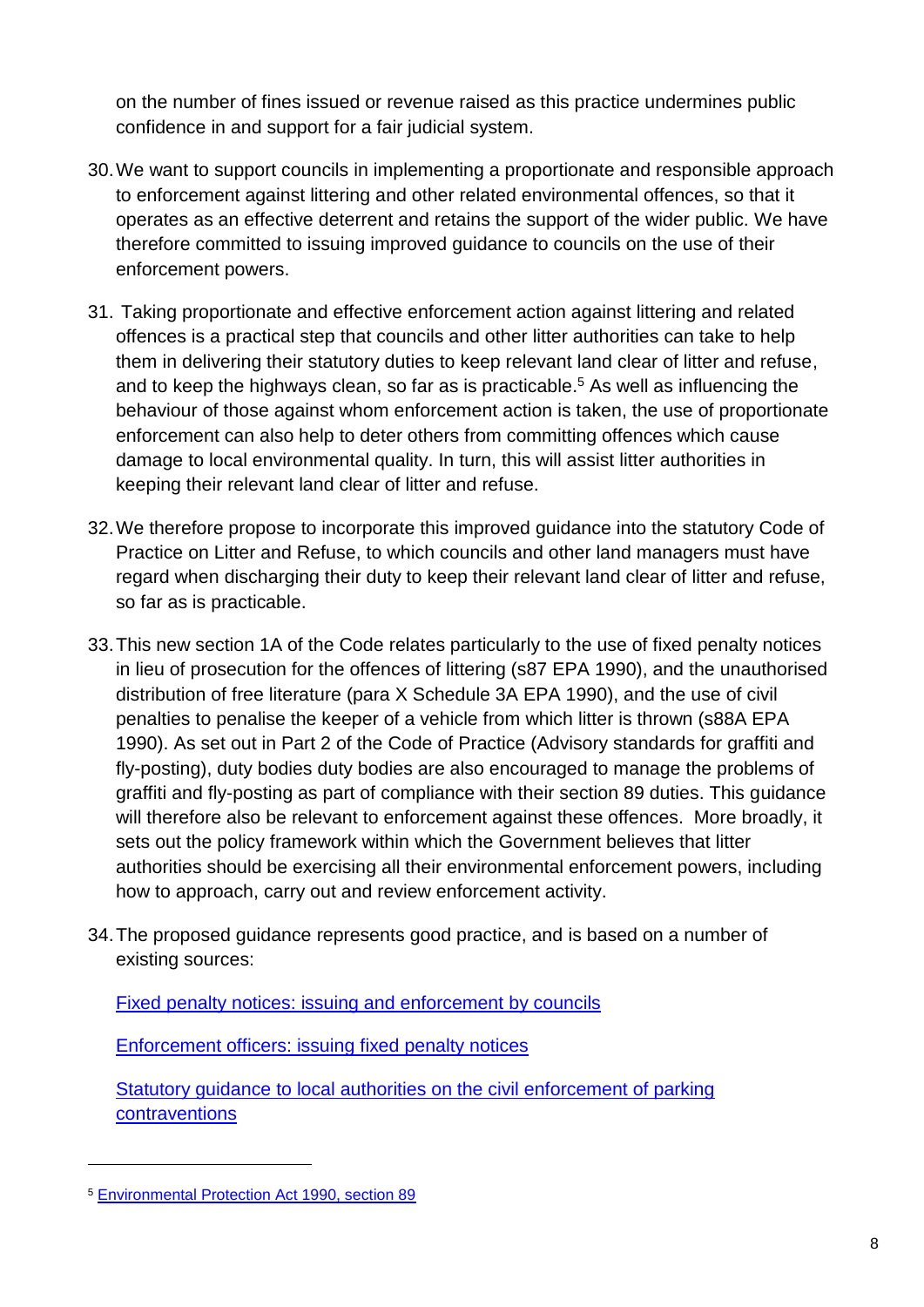# <span id="page-11-0"></span>**Consultation questions**

**We welcome the views of local councils (enforcing authorities) on the proposed guidance.** 

**In particular:**

- **1 Are any aspects of the guidance unclear?** (Please identify relevant paragraph numbers, and suggest how it could be clarified.)
- **2 What changes, if any, will you need to make to existing practices in order to comply with the new guidance?**
- **3 What do you estimate would be the costs of making any changes in order to comply with the guidance?**
- **4 Do you foresee any savings attributable to compliance with the guidance?**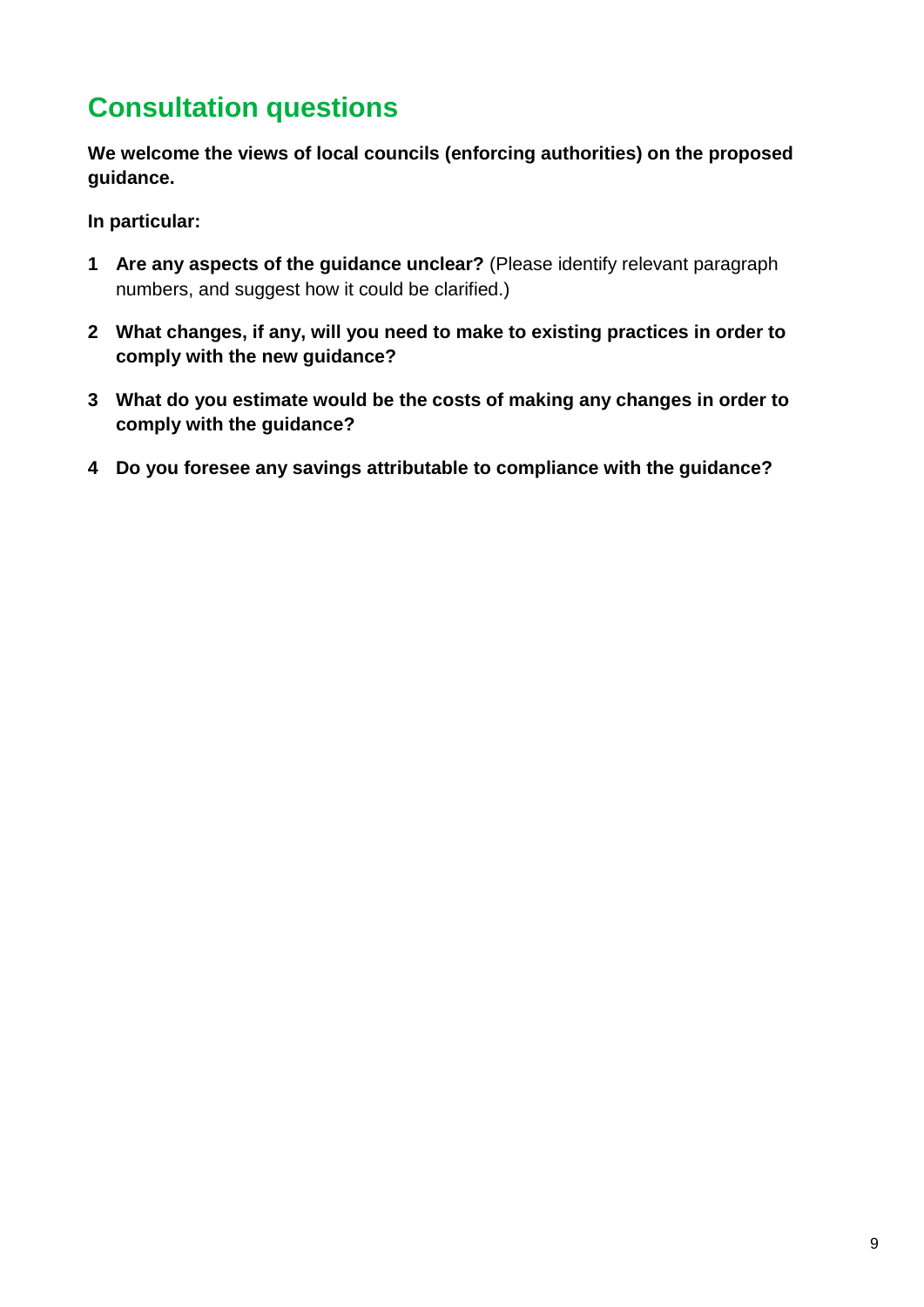# <span id="page-12-0"></span>Proposed modification to the Code of Practice on Litter and Refuse: Section 1A – Effective enforcement

#### **Modification to Code of Practice on Litter and Refuse – Effective enforcement**

#### **Contents**

- 1. This guidance is published by the Secretary of State for Environment, Food and Rural Affairs under s89(7) of the Environmental Protection Act 1990 and is a modification to the Code of Practice on Litter and Refuse issued in 2006. The Code of Practice on Litter and Refuse provides practical guidance how to discharge the duties imposed on litter authorities to keep relevant land clear of litter and refuse, and on local authorities and the Secretary of State to keep clean those public highways for which they are responsible, as set out in the Environmental Protection Act 1990 under section 89(1) and (2).
- 2. Appropriate, effective and proportionate use of enforcement powers will help landmanagers to comply with their duties to keep relevant land clear of litter and refuse, and to keep relevant highways clean. Enforcement should strike the balance between national consistency, local circumstances, and fairness and effectiveness.
- 3. This modification to the Code:
	- a. updates the Code in respect of the changes to fixed penalty levels, and the new civil penalties for littering from vehicles, that result from the introduction of the Environmental Offences Regulations (Fixed Penalties) (England) Regulations 2017 and the Littering from Vehicles Outside London (Keepers: Civil Penalties) Regulations 2018;
	- b. relates particularly to the use of fixed penalty notices in lieu of prosecution for the offences of littering (s87 EPA 1990), and the unauthorised distribution of free literature (para 9 Schedule 3A EPA 1990), and the use of civil penalties to penalise the keeper of a vehicle from which litter is thrown (s88A EPA 1990);
	- c. advises the relevant authorities of the procedures that they must follow, the procedures to which they must have regard, and the procedures that the Government recommends they follow when enforcing against littering and related offences;
	- d. sets out the policy framework within which the Government believes that litter authorities should be exercising their environmental enforcement powers, including how to approach, carry out and review enforcement activity;
	- e. contains information for members of the public, as well as local authorities, about environmental offences and their enforcement.
- 4. As set out in Part 2 of the Code of Practice (Advisory standards for graffiti and flyposting), duty bodies are also encouraged to manage the problems of graffiti and flyposting as part of compliance with their section 89 duties. This guidance will therefore also be relevant to enforcement against these offences.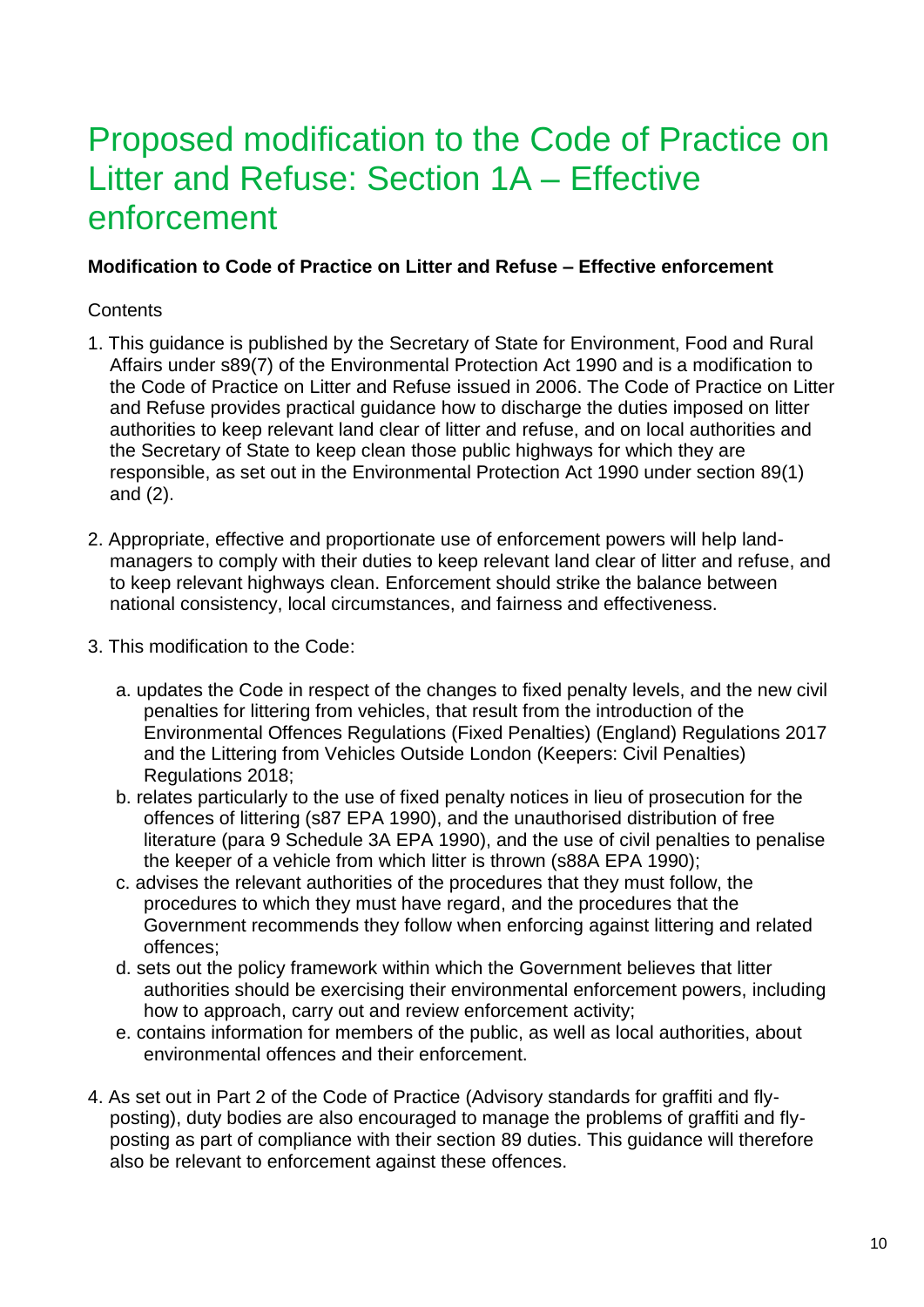- 5. This part of the Code of Practice is good practice guidance. Where it says that something must be done, this means that it is a requirement in either primary or secondary legislation. Where a statute imposes a duty on a local authority, a failure to comply will constitute a breach of statutory duty. If there appear to be differences between primary or secondary legislation and this Code, the legislation always takes precedence.
- 6. **Section 89(10) of the EPA stipulates that local authorities must have regard to the information contained in the Code of Practice on Litter and Refuse**, of which this modification forms part. It should be read alongside any guidance and further modifications to the [Code of Practice on Litter and Refuse](https://www.gov.uk/government/publications/code-of-practice-on-litter-and-refuse) subsequently issued by the Government (available on the GOV.uk website).<sup>6</sup>

#### **Enforcement action – prosecution and other penalties**

- 7. Fixed penalties can provide enforcement agencies with an effective and visible way of responding to environmental crimes, and provide a lower-cost alternative to prosecution. There is no obligation on an enforcing authority to offer an alleged offender the option of paying a fixed penalty. Equally an alleged offender may choose not to accept or pay a fixed penalty, and choose instead to defend the case in court (at the risk of being liable for a potentially higher penalty on conviction). Since issuing a fixed penalty notice is an alternative to prosecution, if an alleged offender does not pay a fixed penalty, the enforcing authority should be prepared to prosecute them for the original offence. Failure to follow up on unpaid fixed penalty notices will undermine their effectiveness as an enforcement tool. Therefore the authority must ensure it collects enough evidence which can be used in court that is reliable and credible.
- 8. In some circumstances, where criminal proceedings would be considered disproportionate, civil penalties are available to maintain the deterrent threat of enforcement. Civil penalties are not an alternative to prosecution, and an unpaid penalty notice may be recovered by the enforcing authority as a civil debt, or as if under an order of the county court. Since there is no opportunity for the recipient of a civil penalty to defend their case in court, authorities using these civil penalties must also provide an appeals process (as set out in the relevant regulations).
- 9. In all cases, enforcing authorities have discretion about whether to take enforcement action in a particular case, and they may consider that other forms of sanctions or education may be more effective and appropriate in some cases. The overriding objective of enforcement action against environmental offences is to educate the offender and change their behaviour, and to deter others from committing the same offence. With this in mind, some enforcing authorities have successfully offered alternatives to formal enforcement action (such as completion of a stop-smoking programme as an alternative to a fixed penalty for littering cigarette ends).
- 10. The use of litter-picking as a sanction in itself must be handled with care, to avoid creating a perception that anyone seen litter-picking must be serving some form of penalty, which could deter law-abiding citizens from volunteering to take part in these activities. Community Payback is therefore best used in circumstances in which

<sup>6</sup> https://www.gov.uk/government/publications/code-of-practice-on-litter-and-refuse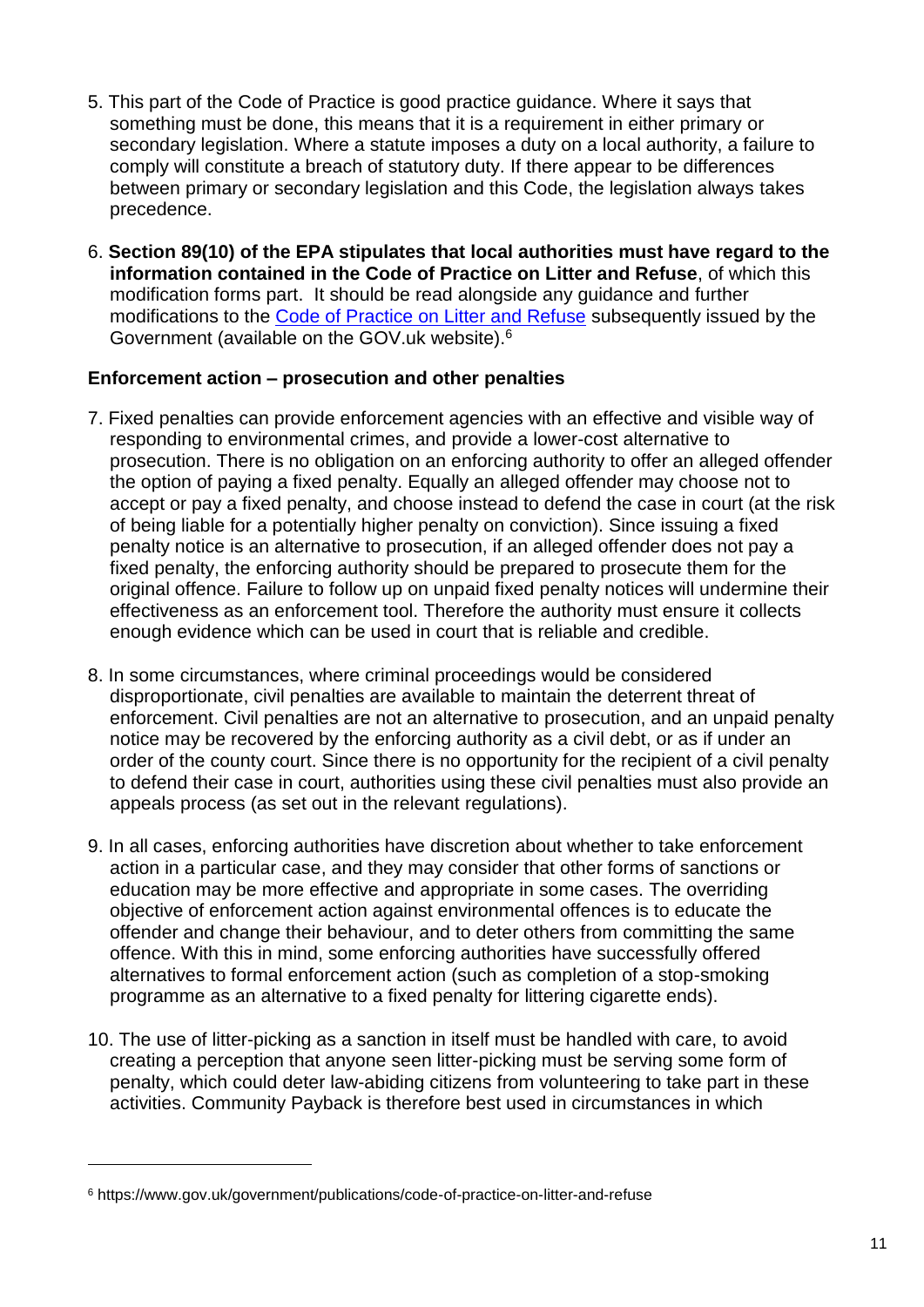community volunteers are unlikely to be operating, such as tackling issues on private land, or to address particularly persistent or large-scale problems.

11. Fixed penalty notices should only be used for the offence for which they were created. Failing to abide by this rule may make prosecution for the original offence problematic as, if a fixed penalty notice goes unpaid, it could be open to challenge in the court. This in turn could create further problems for an authority if it had employed such practice over a period of time.<sup>7</sup>

#### **Policy Objectives**

- 12. Taking proportionate and effective enforcement action against littering and related offences is a practical step that councils and other litter authorities can take to help them in delivering their statutory duties to keep relevant land clear of litter and refuse. As well as influencing the behaviour of those against whom enforcement action is taken, the use of proportionate enforcement can also help to deter others from committing offences which cause damage to local environmental quality. In turn, this will assist litter authorities in keeping their relevant land clear of litter and refuse.
- 13. The principles of the [Regulators Code](https://www.gov.uk/government/publications/regulators-code) apply to enforcement action carried out by local authorities. An effective environmental offences enforcement regime is one that is proportionate, consistent, targeted, transparent and accountable.
	- 1) Any person exercising a regulatory function to which this section applies must have regard to the principles in subsection (2) in the exercise of the function.
	- 2) Those principles are that
		- a. regulatory activities should be carried out in a way which is transparent, accountable, proportionate and consistent;
		- b. regulatory activities should be targeted only at cases in which action is needed.
	- 3) The duty in subsection (1) is subject to any other requirement affecting the exercise of the regulatory function.<sup>8</sup>
- 14. In particular, councils should not be taking enforcement action against people for petty or insignificant breaches. Similarly, enforcement action may be better targeted at problem areas, rather than applied across a whole local authority area.
- 15. Enforcement authorities should communicate to the community their reasons for their use of enforcement, and make it clear that enforcement is about supporting the achievement of a clean and attractive local environment: in no circumstances should enforcement be considered a means to raise revenue. Any perception that enforcement activity is being used intentionally to generate income is likely to undermine the legitimacy of the enforcement regime in the eyes of the local community, which in turn may diminish the deterrent effect.

<sup>7</sup> This guidance relates to the use of enforcement powers under Part IV of the Environmental Protection Act 1990 to help keep land and highways clear of litter and refuse. Separate guidance is available on the use of other powers such as [Community Protection Notices](https://www.gov.uk/government/news/new-guidance-on-the-use-of-the-anti-social-behaviour-crime-and-policing-act-2014) (pg 38) or civil penalties for domestic waste receptacle offences [hyperlink to be inserted]. Councils and other land managers must have regard to any relevant guidance when exercising their enforcement powers.

<sup>8</sup> Legislative and Regulatory Reform Act 2006 section 21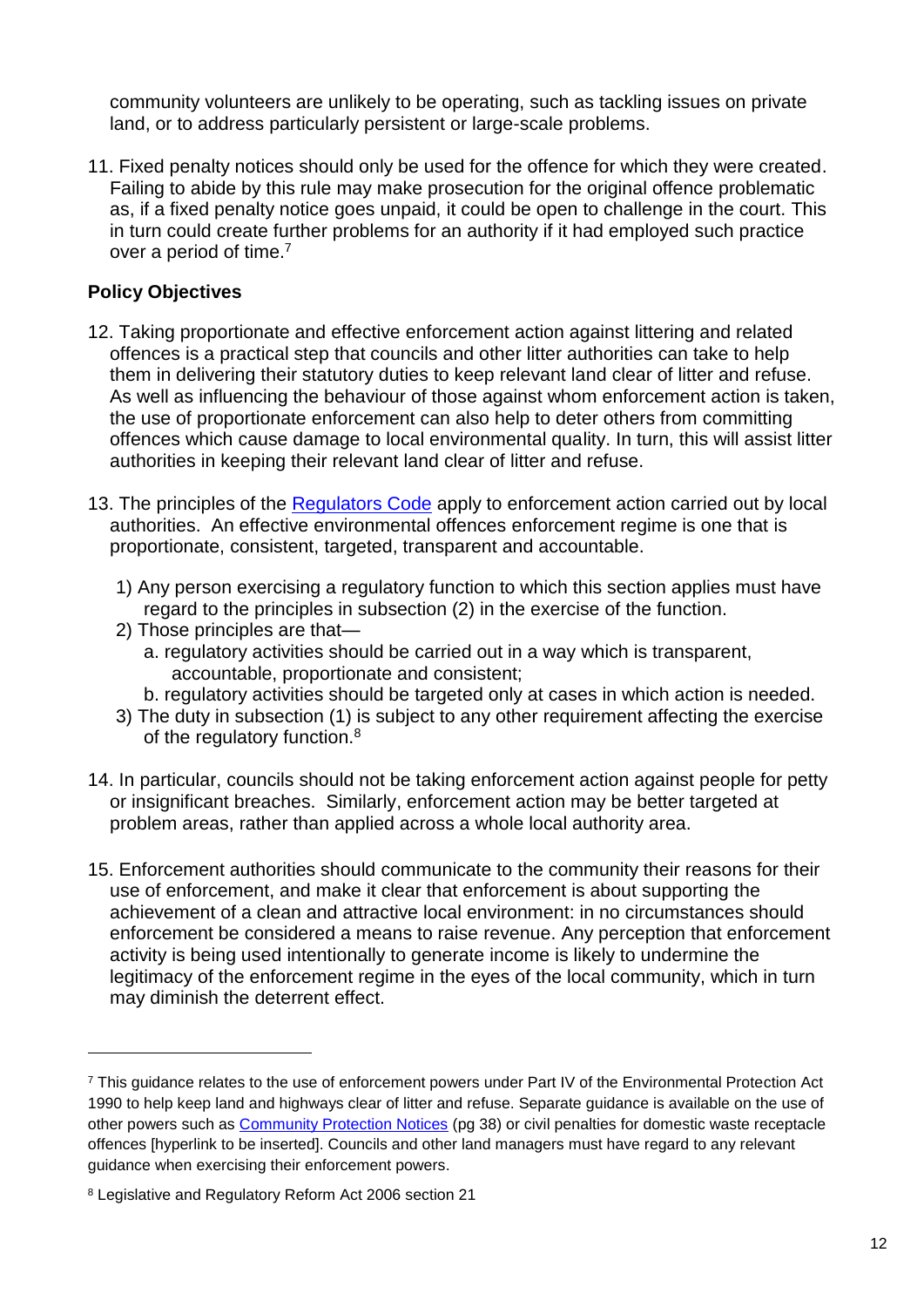- 16. Enforcement authorities should not view their enforcement regime in isolation. In addition to taking enforcement action, litter authorities should aim to reduce the commission of littering and other environmental offences through clear, well-designed communications, and the provision, regular emptying and maintenance of bins.
- 17. Enforcement authorities should also publish, promote and explain their enforcement policies openly, so that the public can understand their approach. This should include details of:
	- a. the offences against which enforcement action will be taken
	- b. the level of penalty for each offence (particularly following any changes)
	- c. details of any early payment discounts
	- d. arrangements for issuing fixed penalties (by post, electronically etc.)
	- e. policies on enforcement against juvenile offenders
	- f. policies in the event of non-payment
	- g. appeals (if appropriate)
	- h. policies on the use of income from fixed penalties
	- i. what records are kept, and how information associated with enforcement action is used.
- 18. Enforcement authorities may also choose to make clear their policies on when a fixed penalty should not be issued.
- 19. It is recommended that enforcement authorities look into the benefits of consistent, and possibly collaborative, approaches to enforcement with neighbouring authorities.

#### **Financial Objectives**

20. The receipts from fixed penalties for environmental offences may be retained by litter authorities in accordance with the relevant legislation, and may only be spent in accordance with that legislation. Different rules on the use of receipts apply, depending on the enforcing authority and the offence:

#### **Councils**

21. Offence

Penalty receipts may be spent on functions relating to:

[Litter](http://www.legislation.gov.uk/ukpga/2005/16/section/96) / Graffiti / Flyposting / Unauthorised Litter and refuse (including keeping land and highways clear of litter and refuse, and enforcement against littering and littering from vehicles), graffiti and fly-posting, controlling and enforcing against the unauthorised distribution of free literature

distribution

of free printer material on

designated land / littering from a vehicle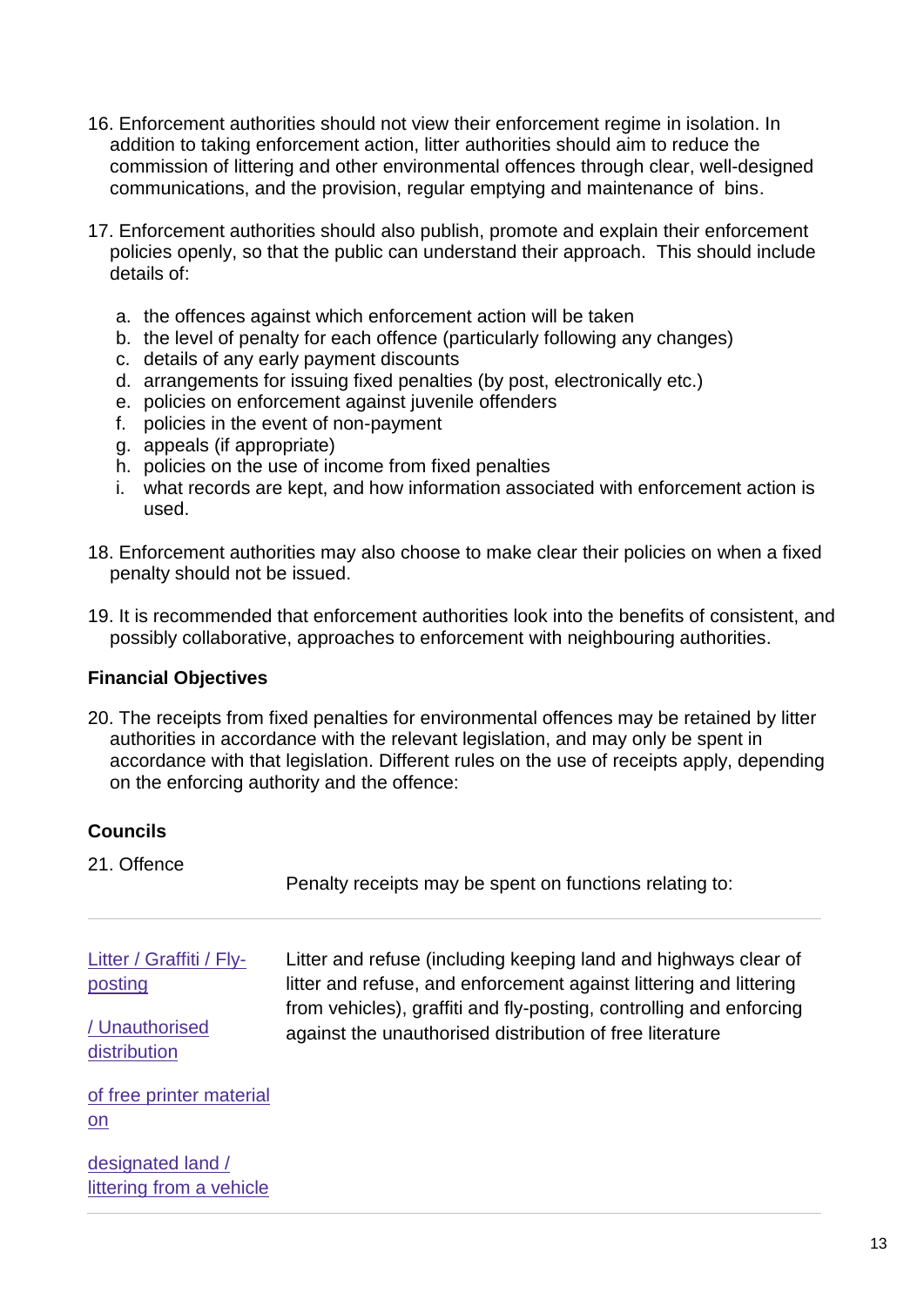#### 21. Offence

Penalty receipts may be spent on functions relating to:

#### (civil penalty)

| <b>Nuisance parking</b>                                    | Road traffic, litter and refuse                                         |
|------------------------------------------------------------|-------------------------------------------------------------------------|
| Abandoning a vehicle                                       | Road traffic, litter and refuse                                         |
| <b>Fly-tipping</b>                                         | There are no restrictions on how councils can use income                |
| Noise exceeding<br>permitted levels -<br>domestic premises | Statutory noise nuisance, noise at night and audible intruder<br>alarms |
| Noise exceeding<br>permitted levels -<br>licensed premises | Statutory noise nuisance, noise at night and audible intruder<br>alarms |
| Alarm noise - no<br>keyholder                              | Statutory noise nuisance, noise at night and audible intruder<br>alarms |
| <b>Failing to show waste</b><br>documents                  | Waste on land                                                           |

#### **Other authorities:**

- 22. National Park authorities can use fixed penalty notice receipts for their own litter enforcement.
- 23. The Broads authority can use fixed penalty notice receipts for functions relating to litter and anti-social behaviour.
- 24. The Environment Agency must pay its fixed penalty notice receipts to the Secretary of State.
- 25. The police must pay receipts from fixed penalty notice issued by PCSOs to their local authority.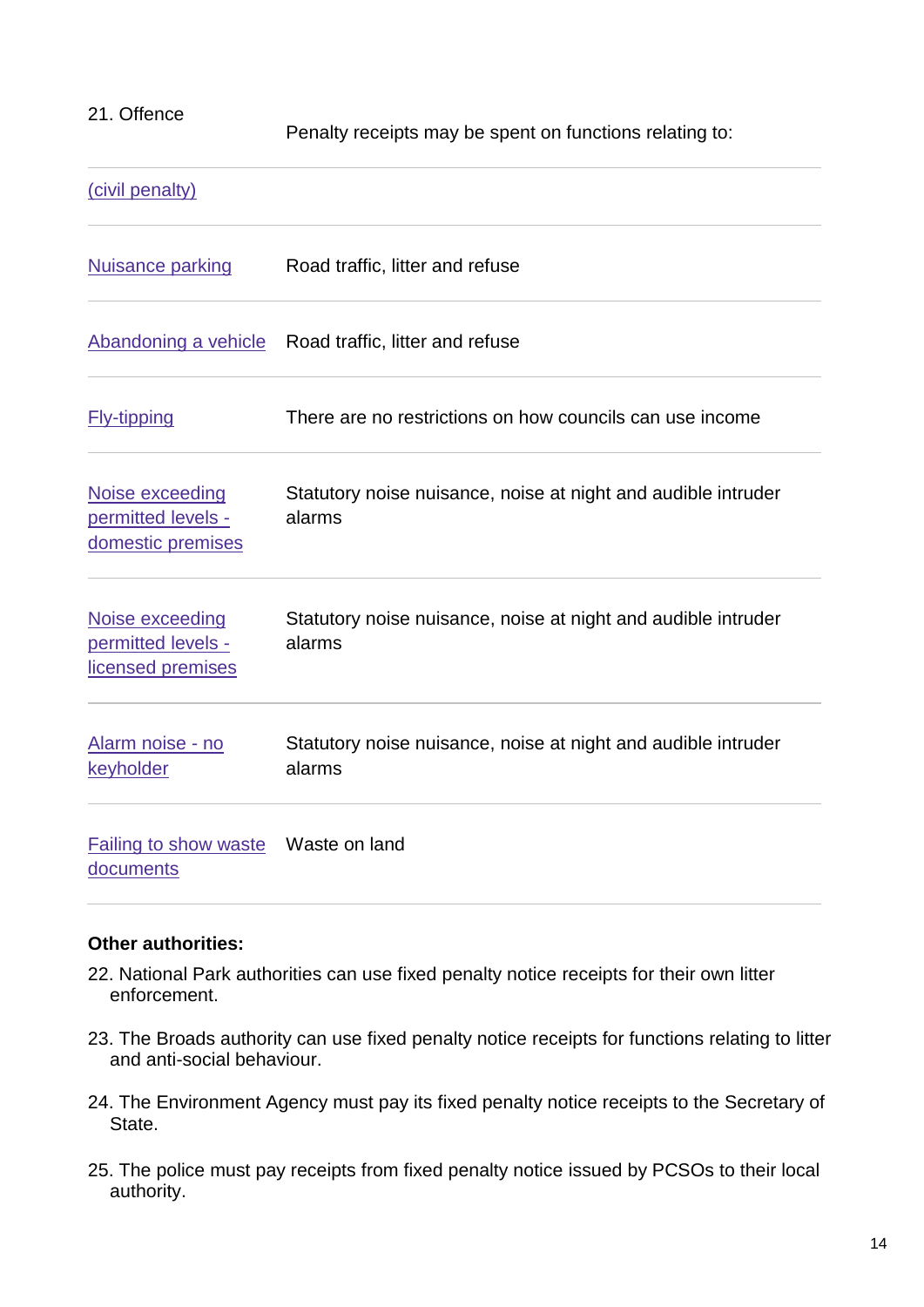#### **Funding enforcement activity**

- 26. Raising revenue should never be an objective of enforcement.
- 27. As far as is possible, enforcement should be self-financing, and neither national nor local taxpayers should be expected to meet any deficit. Any surplus income must only be spent in accordance with the provisions set out in the relevant enabling statute. We recognise that, for good governance purposes, enforcement authorities may need to forecast enforcement revenue in advance, but authorities should not set targets for revenue or number of penalties issued.
- 28. Enforcement authorities should run their enforcement operations efficiently, effectively and economically. Enforcement authorities should set fixed penalties, within the range specified in the Environmental Offences (Fixed Penalties) (England) Regulation 2017, at an appropriate level to reflect local circumstances, including local ability to pay.

#### **Training and Professionalism**

- 29. If the service is to command public confidence and respect, it is essential to give enforcement staff at all levels the skills and training to do their jobs effectively, whether they are employed directly by the enforcing authority, or by a contractor. For parish council enforcement officers, it is a legal requirement that they attend a suitable training course.<sup>9</sup> Training should be seen as a legitimate and important aspect of running costs.
- 30. The office processes involved are important and staff carrying them out need similar levels of skill, training and professionalism as the more visible on-street enforcement officers. Enforcement authorities should provide enough staff for the volume of work. They should also make sure that those staff (whether employed directly by the authority or by a contractor to deal with informal challenges) have the skills, training, authority and resources to give the public a high-quality, professional, efficient, timely and userfriendly service.
- 31. Authorities that outsource any area of environmental offences enforcement to private companies should ensure that the contractor meets the same standards as would be expected of the authority itself.
- 32. Enforcement officers should wear a uniform or badge, and carry a Police and Criminal Evidence Act (PACE) Notebook for recording evidence to support a fixed penalty or prosecution. It is best practice for enforcement officers to carry identification e.g. a warrant card.

#### **Dual Function Civil Enforcement Officers**

1

33. Environmental enforcement officers may be authorised to carry out other functions in addition to environmental enforcement, for example, parking enforcement duties.<sup>10</sup>

<sup>9</sup> Environmental Offences (Fixed Penalties) (England) Regulations 2017, regulation 12

<sup>&</sup>lt;sup>10</sup> 'Dual Function Civil Enforcement Officers', Department for Transport (2016), available at https://www.gov.uk/government/uploads/system/uploads/attachment\_data/file/609788/statutory-guidancelocal-authorities-enforcement-parking-contraventions.pdf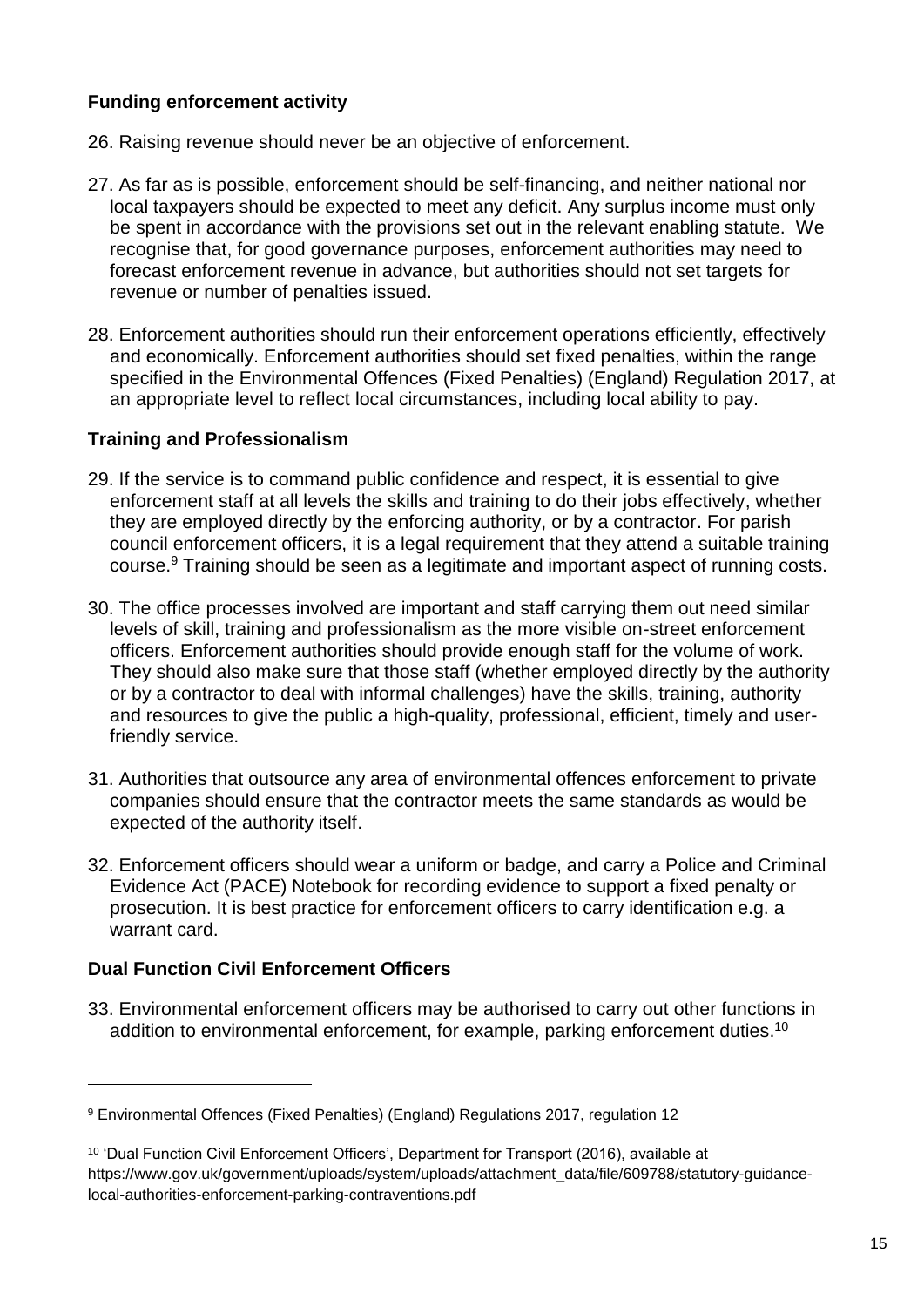Enforcement authorities that choose to take this approach must ensure that neither function is compromised as a result of the integration of duties. Income from penalties issued under each regime should be kept separate.

#### **Collecting evidence**

- 34. The enforcing authority will need to provide evidence of the offence either from direct observation, or report including details of:
	- a. the offence
	- b. the date and time
	- c. the location
	- d. the name and address of the offender
	- e. the age of the offender
	- f. the offender's appearance
	- g. the weather and light conditions at the time
	- h. the enforcement officer's identification number
	- i. the fixed penalty number.
- 35. If an offence occurs in which litter is thrown or dropped from a vehicle, additional relevant details should be noted, in order to cross match with the details from the DVLA's database, including;
	- a. the make of the vehicle
	- b. the model
	- c. the colour

The opening from which the litter was thrown (e.g. driver's side window) should also be noted.

- 36. Enforcing authorities may take enforcement action on the basis of CCTV evidence, or evidence supplied by members of the public provided that, in the enforcing authority's opinion, the evidence is sufficient to meet the standards of proof relevant to the offence or contravention in question. In the case of criminal offences such littering, a successful prosecution will require evidence sufficient to prove the offender's guilt beyond reasonable doubt. While a fixed penalty may be issued where the authorised officer has "reason to believe" that the offence has been committed, it will still be necessary to submit evidence proving the offence beyond reasonable doubt in order to prosecute the offender if the fixed penalty is unpaid. Failure to pursue unpaid penalties will undermine the threat of enforcement, and their effectiveness as a deterrent.
- 37. In the case of civil contraventions (including penalties issued to the keeper of a vehicle from which litter is thrown), the evidence must prove the offenders' guilt on the balance of probabilities.
- 38. Any photographs, video footage and notes by the enforcement officer about the circumstances should be kept as further evidence that the offence took place and to help resolve any disputes.
- 39. Enforcing authorities should provide their staff with the appropriate equipment, training and guidance to collect such evidence in the circumstances that the authority has prescribed.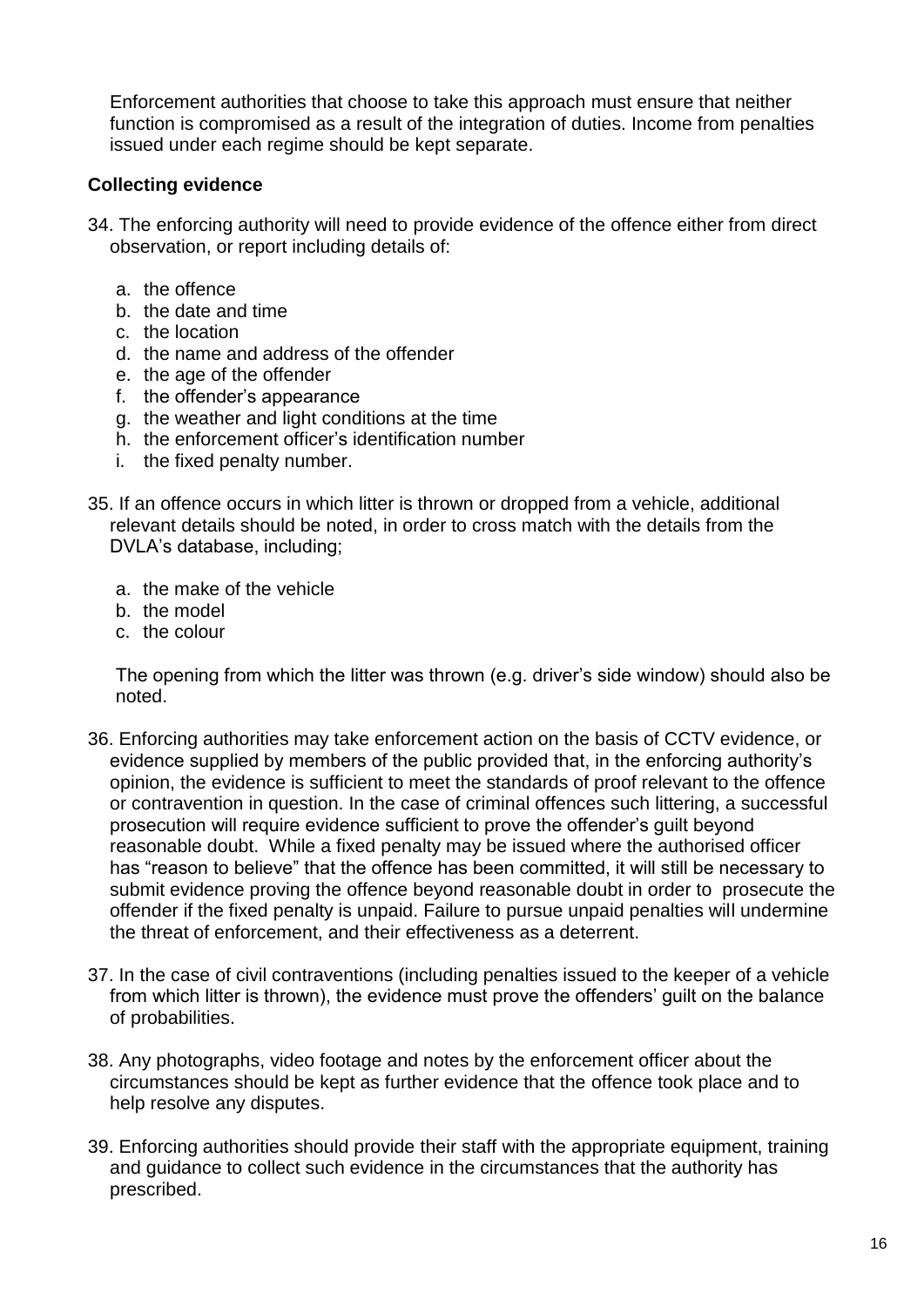40. Authorities should disclose their evidence at the earliest possible opportunity.

#### **Keeping records**

- 41. In order to operate a fair and effective and enforcement system, enforcing authorities will need to keep records of:
	- a. all penalty notices issued, and decisions taken at each stage from issue through to payment or prosecution;
	- b. any representations received against each penalty notice;
	- c. the evidence on which each penalty notice is based, in case the case goes to court.

#### **Issuing fixed penalty notices in lieu of prosecution**

- 42. A fixed penalty notice in lieu of prosecution should only be issued when all of the following apply:
	- a. an offence has been committed
	- b. a fixed penalty notice is a proportionate response in the circumstances (see below for circumstances under which a fixed penalty notice should not be issued)
	- c. there is sufficient evidence of the offender's guilty to support prosecution if the fixed penalty is unpaid
	- d. the offender understands why the fixed penalty notice is being issued
	- e. the enforcement officer believes that the name and address given by the offender are correct.
- 43. A fixed penalty notice must be issued to the person who has committed the offence. Where possible, a fixed penalty notice should be issued on the spot. Alleged offenders should be made aware of an offence at the time, and given an opportunity to rectify it (if appropriate). If necessary, a fixed penalty notice can also be issued by post.
- 44. A fixed penalty notice in lieu of prosecution must state all of the following:
	- a. the alleged offence, for example, "littering"
	- b. details about the offence, for example, what sort of litter was dropped
	- c. where and when the offence took place
	- d. the fine imposed (and if there's a discount for paying early)
	- e. how the fine can be paid.
- 45. A fixed penalty notice in lieu of prosecution should state all of the following:

a.how the penalty notice has been issued (in person or by post) b.when the fine must be paid by (this must be at least 14 days from the date of issue)

- 46. A fixed penalty notice should not conflate the amount of the fixed penalty (which can be up to £150) with the potential fine that could be imposed by a court on conviction for the offence (potentially up to £2,500).
- 47. If the enforcing authority operates an informal challenge process for fixed penalties issued in lieu of prosecution, the fixed penalty notice should also include instructions on how to bring a challenge, including: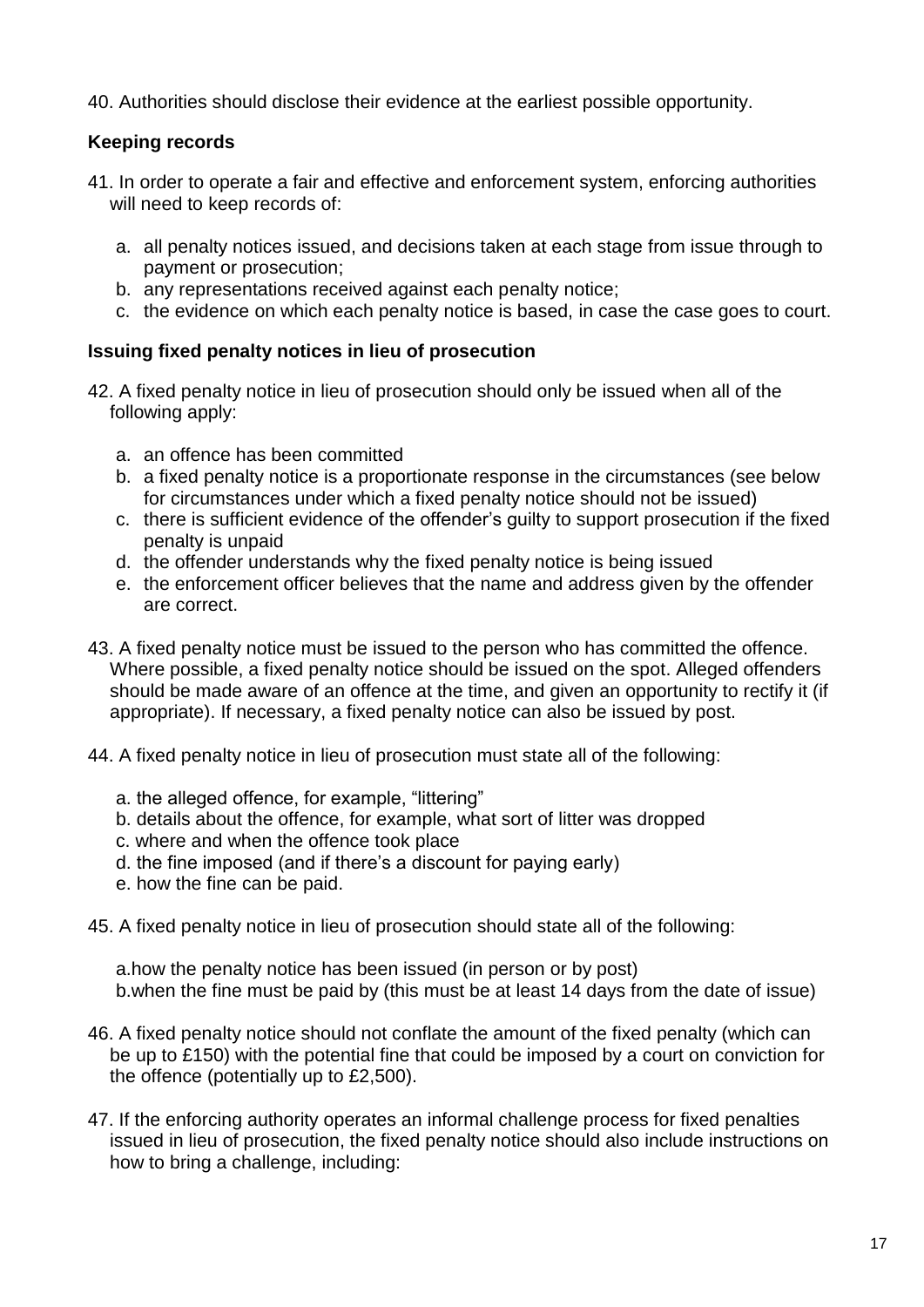- a.how, when and where to challenge
- b.what happens if the challenge is successful (ie no further action will be taken and the fixed penalty notice will be cancelled)
- c.what happens if the challenge is rejected and the offender doesn't pay (the offender should be prosecuted, unless the enforcing authority has other compelling reasons to cancel the fixed penalty notice)
- d.how to complain.

#### **When not to issue a fixed penalty notice in lieu of prosecution**

- 48. Fixed penalty notices should not be issued if any of the following apply:
	- a.there is no criminal liability for example if the offender is a child under the age of 10 (the child's parents should be informed instead)
	- b.enforcement action is inappropriate or would be disproportionate for the offence for example, if the offender is vulnerable or the offence is trivial and it would not be in the public interest to prosecute
	- c.prosecution is more suitable for example, if:
		- $\circ$  the offence is major, e.g. racist or other forms of abusive graffiti, or deliberate smashing of glass
		- o the offence is committed by a persistent offender
		- o the offender is violent or aggressive
	- d.A littering offence is accidental for example if something falls from someone's pocket. In order to maintain public trust in the legitimacy of enforcement action against littering, fixed penalties for littering should only be issued where there is evidence of an intent to drop litter. It is not in the public interest to issue a fixed penalty notice where there is not clear evidence that the individual intended to cause litter. Alleged offenders should also be given the chance to pick up the litter before a fixed penalty is issued, and they should be warned that a penalty will be issued if they refuse to do so.

#### **Persistent offenders**

49. Some people commit environmental offences deliberately and often, and may also fail to pay the fixed penalties issued against them. A person can be classed as a 'persistent offender' if there are multiple recorded offences by the individual and the penalties for these have not been paid, represented against or appealed against within the relevant time frame, or their representations and appeals have been rejected but they have still not paid (or been prosecuted). In such circumstances, a further fixed penalty is unlikely to be appropriate and enforcement authorities should consider prosecuting.

#### **Issuing fixed penalty notices on private land**

- 50. It is an offence to drop litter on any land within the area of a principal litter authority which is open to the air on at least one side, and to which the public have access (with or without payment). This includes private land to which the public have access.
- 51. There are no explicit powers of entry associated with enforcement against littering. Before entering private land to take enforcement action in connection with littering offences committed on that land, enforcement officers should consider whether the landowner's consent is required. Enforcing authorities may wish to discuss their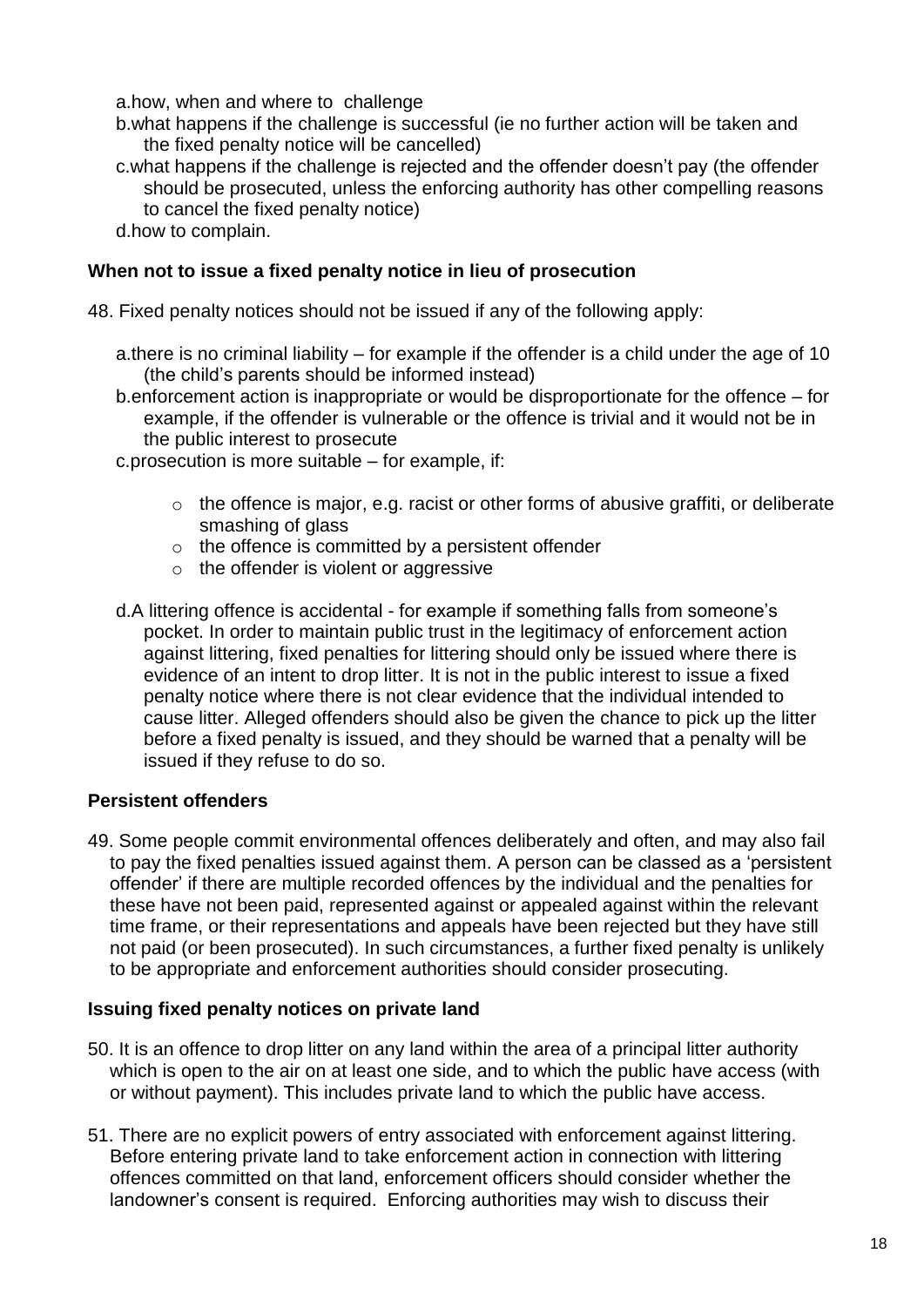approach to enforcement with the owners of large areas of private land to which the public routinely have access (e.g. shopping centres, retail parks, transport hubs etc.).

#### **Getting the offender's details**

52. It is an offence if an alleged offender fails to provide their name and address in order for a fixed penalty to be issued. The police may be called to assist if the offender refuses to provide their details, or provides false details. A police community support officer (PCSO) may detain the offender for up to 30 minutes before a police constable arrives, and a further fixed penalty may be issued if a person refuses to supply their details, or provides false details.

#### **Issuing civil penalties for littering from vehicles**

- 53. A penalty notice for littering from a vehicle must state all of the following:
	- a. The circumstances alleged to constitute the littering offence in question, including the registration mark (if know) of the vehicle concerned
	- b. How long they have to pay the penalty (28 days from the date the penalty notice is given) $11$
	- c. The amount of the penalty if paid within 28 days
	- d. That the amount of the fixed penalty will double if not paid within 28 days
	- e. That the enforcing litter authority may recover any fixed penalty not paid within 28 days in court
	- f. [If applicable] details of any early-payment discount available if the penalty is paid within 14 days (including the amount of the discounted penalty, which must not be less than £50)
	- g. Details of how to pay (the name and address of the person to whom payment must be made, and the permissible methods of payment)
	- h. That the recipient has a right to make representations to the enforcing litter authority
	- i. The grounds on which representations may be made; and
	- j. In general terms, how an appeal to an adjudicator can be made.

#### **Using the DVLA's database**

- 54. The Driver and Vehicle Licensing Agency (DVLA) vehicle keeper database may be used to establish the ownership of vehicles used in connection with the commission of criminal offences, including littering.
- 55. For the purposes of issuing a civil penalty to the keeper of a vehicle from which litter is thrown, the "keeper" to which the penalty notice should be issued is the person by whom the vehicle is kept at the time when the littering offence in question occurs. In the case of a registered vehicle this is to be presumed, unless the contrary is proved, to be the registered keeper.

<sup>&</sup>lt;sup>11</sup> In the case of penalty notices issued by first-class post to an address in the UK, the notice is taken to be given on the second working day after posting (fifth working day in the case of an address outside the UK). If the notice is sent electronically, it is taken to be given on the working day immediately following the day on which it was sent.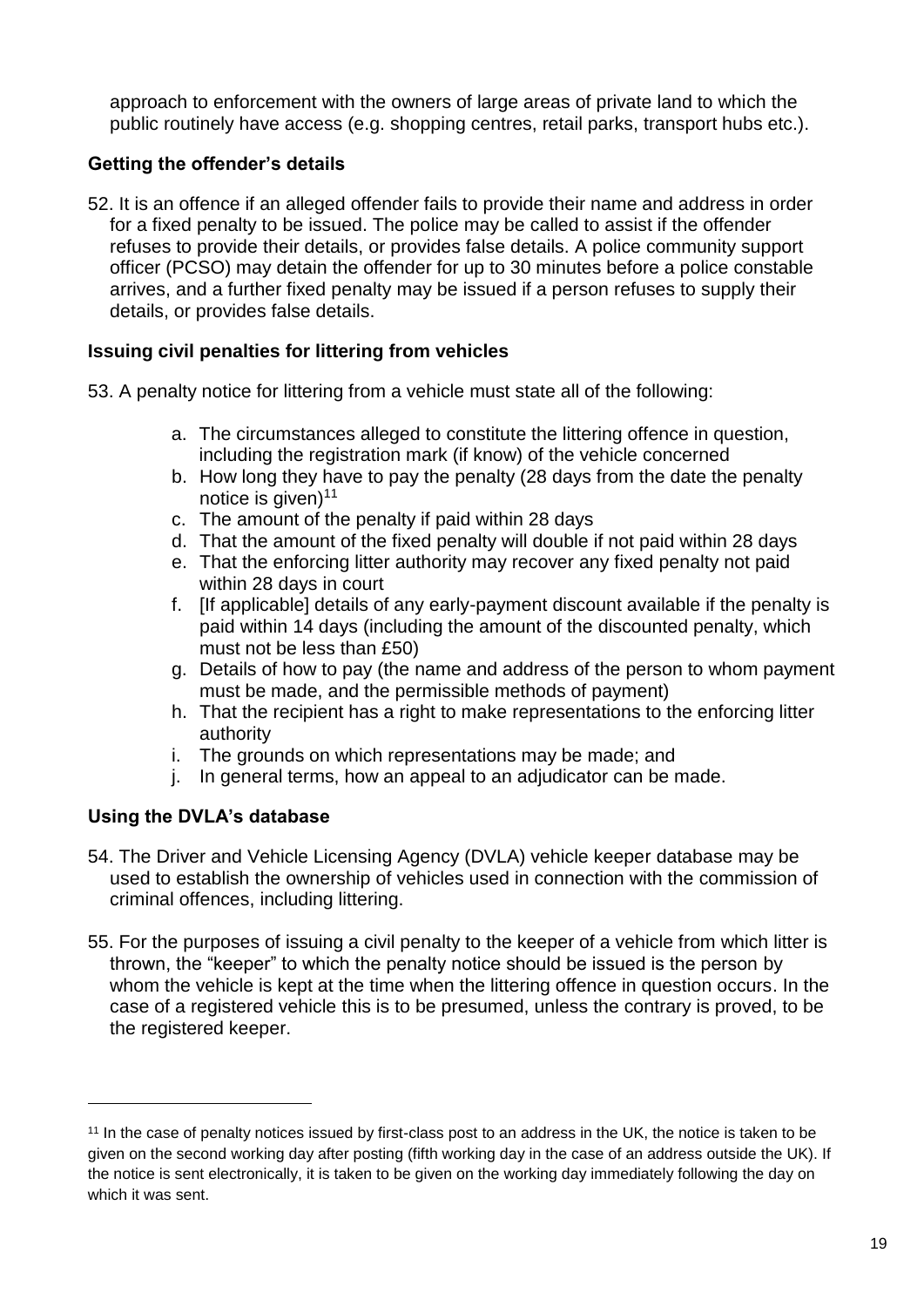#### **Enforcement against Young People**

#### **Children**

56. Fixed penalties are issued in lieu of prosecution. A valid fixed penalty therefore cannot be issued to a child under 10, as they are below the age of criminal responsibility. Enforcement authorities may contact the child's parents to make them aware of the offence.

#### **Juveniles (aged 10-17)**

- 57. Fixed penalties may be issued to young people between the ages of 10 to 17. As a matter of good practice, it is recommended that enforcement officers issuing fixed penalties to juveniles should:
	- a. always be in uniform
	- b. never touch a young person
	- c. approach from the front, not behind
	- d. identify themselves and offer formal identification
	- e. ideally work in pairs

#### *Juveniles aged 10 to 15*

- 58. Fixed penalties may be issued on-the-spot to 10 to 15-year-olds if:
	- a. the offender is known to the enforcement officer; and
	- b. the offender's school has agreed to the use of fixed penalties.
- 59. Enforcement authorities should notify the offender's parents, guardian or school as soon as possible.
- 60. If the enforcement officer does not know the offender, or the school has not agreed to the use of fixed penalties, officers should obtain the young person's details, and details of their parents or legal guardian in order to make further enquiries. If it is subsequently decided that a fixed penalty is suitable, it should be issued to the offender in person with a parent or legal guardian present. If the fixed penalty must be issued by post, the offender's parent or legal guardian should be notified at the same time.

#### *Juveniles aged 16 to 17*

- 61. Enforcement officers should obtain all of the following details from the offender:
	- a. name
	- b. address
	- c. age
	- d. date of birth
- 62. They should also obtain the name and address of a parent or legal guardian of the offender.
- 63. The young offender should be informed that this information will be shared with their local youth offending team.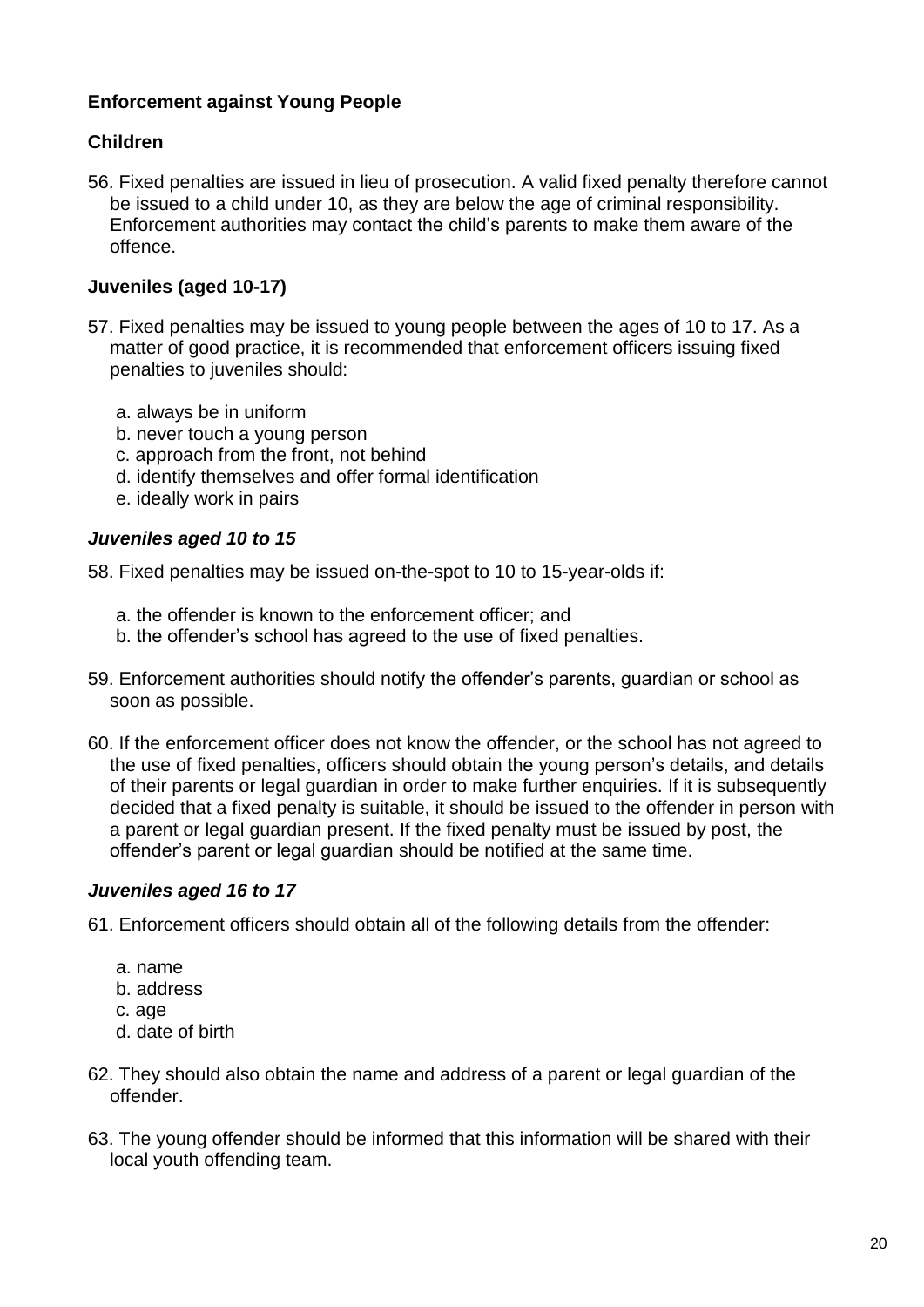64. If it is necessary to interview a young person under 17 under caution, an appropriate adult must be present.

#### **Payment options**

- 65. Enforcement authorities should offer people a range of facilities for paying penalty notices. Where they provide payment centres these should be safe and accessible. Enforcement authorities should ensure that any payment facility (particularly telephone and online payments) can confirm any amount outstanding if part payment only has been received.
- 66. If there are unusual delays with the postal system, authorities should make allowances for late payments made by post when considering whether a payment was received within the statutory period. Enforcement authorities may wish to keep the envelope that the payments came in, as the franking can be used as evidence of the date of posting.
- 67. A fixed penalty notice is deemed 'paid' as soon as it is received by the enforcement authority. The enforcement authority should promptly close the case. An authority's systems should accurately record the day on which it receives payments so that no further enforcement action is taken.
- 68. If a fixed penalty notice is issued in lieu of prosecution, recipients must be given 14 days to pay before any prosecution proceedings can be brought.
- 69. Recipients of civil penalty notices have 28 days from the date of receipt in which to make the payment, otherwise the penalty will double. If a civil penalty notice is issued by post, the enforcing authority should use first class post, and it is deemed to have been received on the second working day after posting (or the fifth working day, if sent to an address outside the UK).
- 70. To encourage prompt payment, enforcing authorities may offer recipients a reduction in the penalty if paid before this deadline. The period during which a discount for early payment is offered must be no more than 14 days and to avoid confusion, it is recommended that it should not be more than 10 days. The minimum discounted penalty is set out in the relevant legislation:

| 71. Offence | <b>Default</b><br>penalty | <b>Minimum full</b><br>penalty                    | <b>Maximum</b><br>full penalty | <b>Minimum</b><br>discounted<br>penalty |
|-------------|---------------------------|---------------------------------------------------|--------------------------------|-----------------------------------------|
| Littering   | £100                      | $£50$ (increasing to<br>£65 from 1 April<br>2019) | £150                           | £50                                     |
| Graffiti    | £100                      | $£50$ (increasing to<br>£65 from 1 April<br>2019) | £150                           | £50                                     |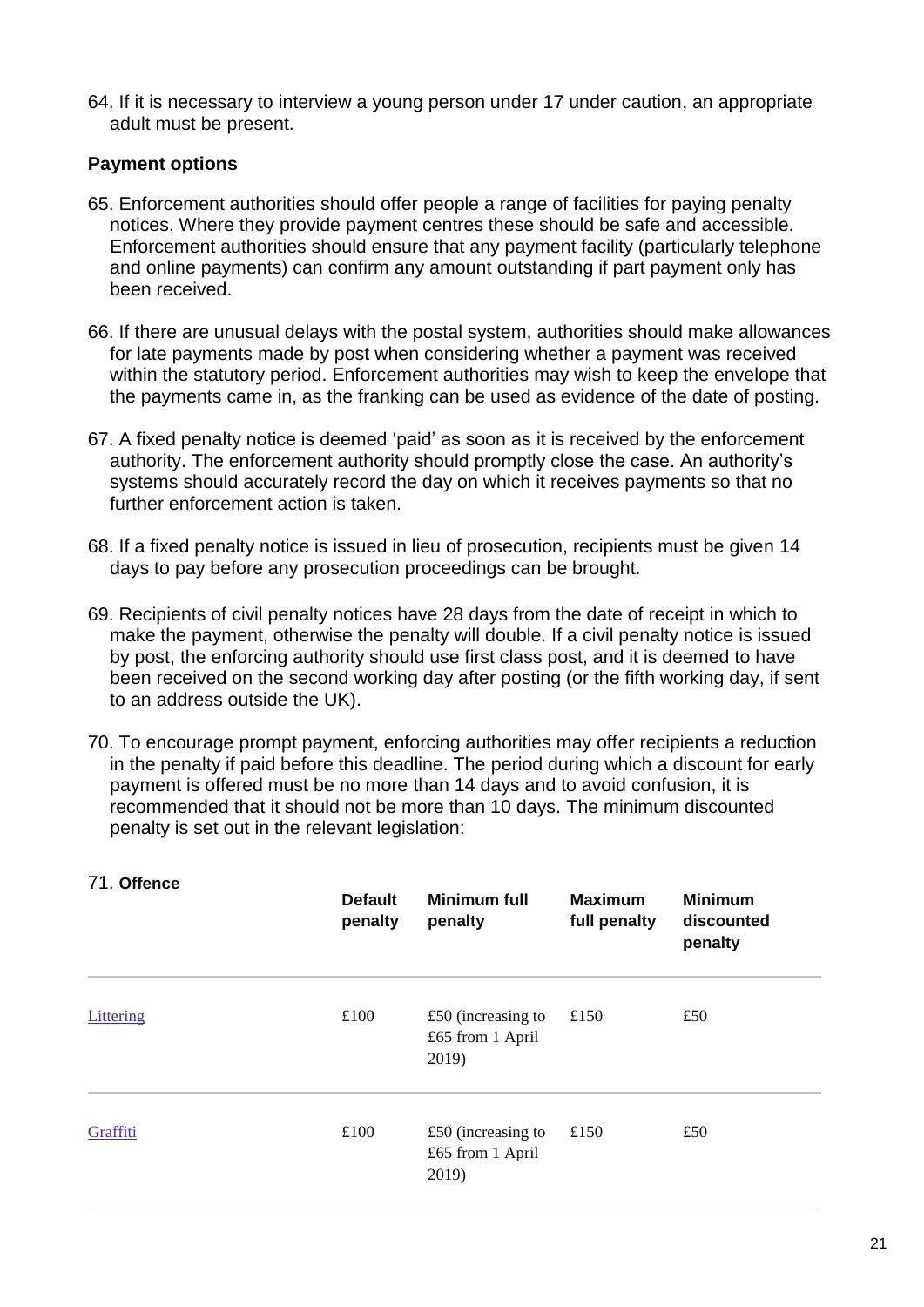| 71. Offence                                                                                            | <b>Default</b><br>penalty | <b>Minimum full</b><br>penalty                    | <b>Maximum</b><br>full penalty | <b>Minimum</b><br>discounted<br>penalty |
|--------------------------------------------------------------------------------------------------------|---------------------------|---------------------------------------------------|--------------------------------|-----------------------------------------|
| <b>Fly-posting</b>                                                                                     | £100                      | $£50$ (increasing to<br>£65 from 1 April<br>2019) | £150                           | £50                                     |
| Unauthorised distribution of free<br>literature on designated land                                     | £100                      | $£50$ (increasing to<br>£65 from 1 April<br>2019) | £150                           | £50                                     |
| Alarm noise: failure to nominate<br>key-holder or to notify local<br>authority of key-holder's details | £75                       | £50                                               | £80                            | £50                                     |
| <b>Nuisance parking</b>                                                                                | £100                      | £100                                              | £100                           | £60                                     |
| Abandoning a vehicle                                                                                   | £200                      | £200                                              | £200                           | £120                                    |
| <b>Fly-tipping</b>                                                                                     | £200                      | £150                                              | £400                           | £120                                    |
| Failure to produce a waste transfer<br>note                                                            | £300                      | £300                                              | £300                           | £180                                    |
| Industrial and commercial waste<br>receptacle offences                                                 | £100                      | £75                                               | £110                           | £60                                     |
| Noise exceeding permitted level -<br>domestic premises                                                 | £100                      | £75                                               | £110                           | £60                                     |
| Noise exceeding permitted level -<br>licensed premises                                                 | £500                      | £500                                              | £500                           | £500 - no discount<br>allowed           |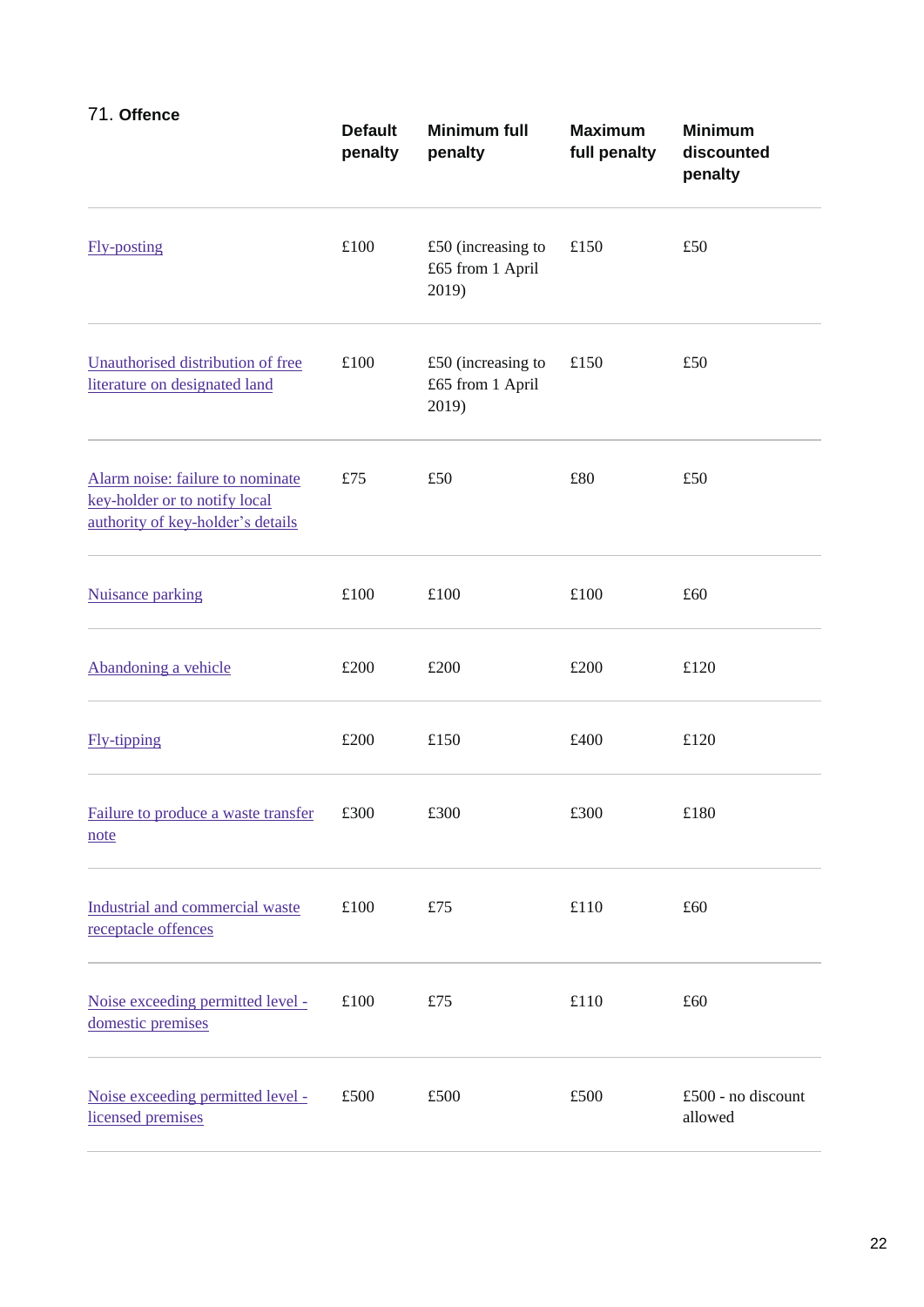72. Discounts for early payment may also be offered for civil penalty notices:

| <b>Contravention</b>                  | <b>Default</b><br>penalty | Minimum full<br>penalty                                     | <b>Maximum</b><br>full penalty | <b>Minimum discounted</b><br>penalty |
|---------------------------------------|---------------------------|-------------------------------------------------------------|--------------------------------|--------------------------------------|
| Littering from a vehicle              | £100                      | Equivalent to local fixed penalty<br>for littering offences |                                | £50                                  |
|                                       |                           | £65 - £150                                                  |                                |                                      |
| Domestic waste receptacle<br>offences | £60                       | £60                                                         | £80                            | £40                                  |

- 73. Enforcing authorities may choose to send recipients of penalty notices a reminder letter. Again, it is recommended that these are sent out no earlier than 7 days from the date the penalty was issued. The reminder letters should inform the recipient of the following:
	- a. how much they must pay
	- b. when they must pay by
	- c. what happens if they don't pay

d. how they can make representations (civil penalties) or challenge the notice (penalties in lieu of prosecution)

74. Enforcing authorities may also choose to offer recipients the option of paying in instalments if they cannot afford the full amount.

#### **Providing a quality service**

- 75. Enforcement authorities remain responsible for the whole enforcement process, whether they contract out part of it or not, and should provide a sufficient number of suitably trained and authorised officers to consider representations on their merits in a timely and professional manner. Enforcement authorities should not contract out the consideration of representations or challenges against penalties.
- 76. It is good practice for all challenges or representations to be considered by the service manager, or equivalent, who has delegated authority to consider them. All challenges or representations should be addressed to them and not the person that issued the penalty notice.
- 77. Enforcement authorities should make sure that their processes for handling representations, challenges, and appeals are efficient, effective and impartial.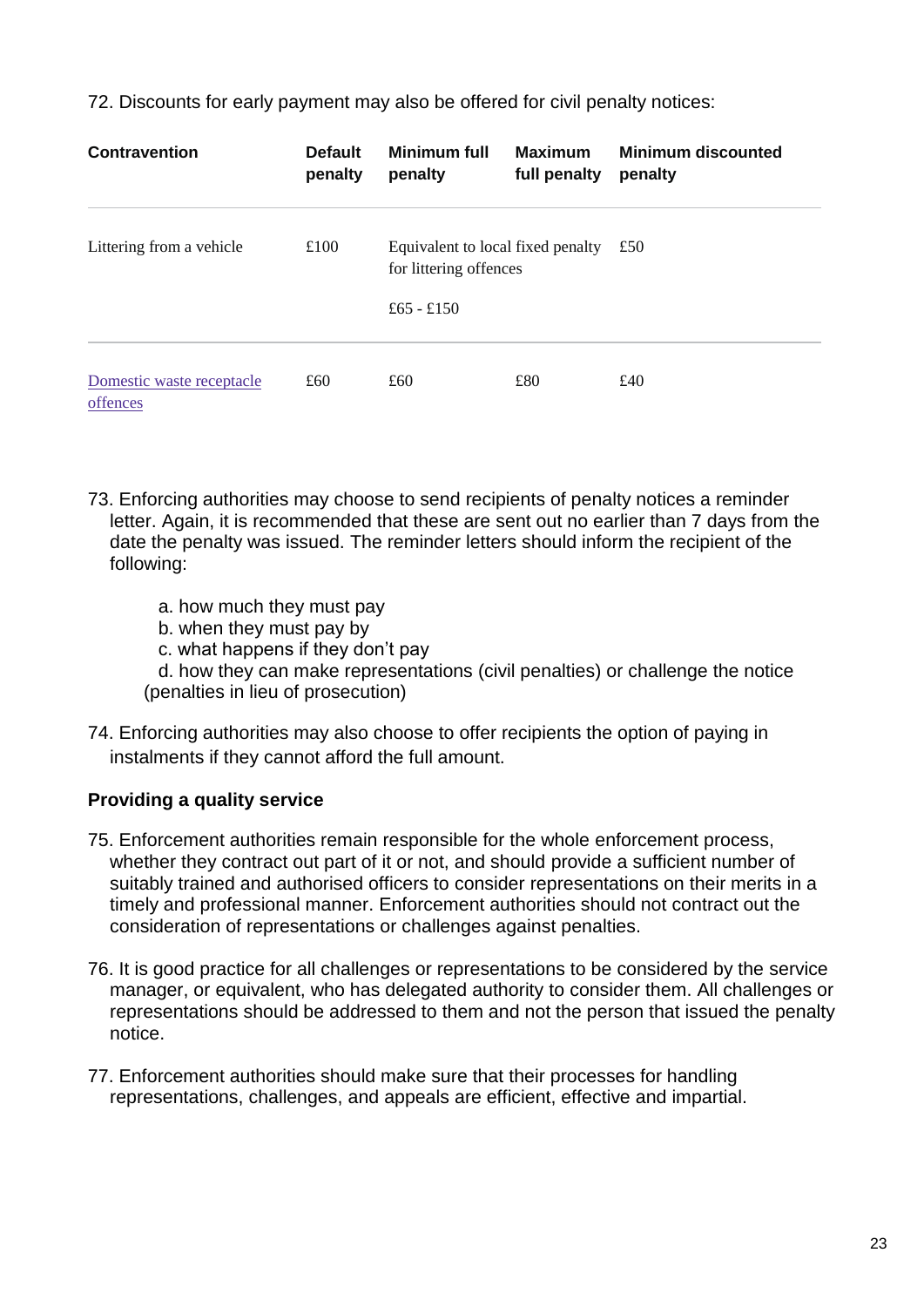Processes must comply with all relevant primary legislation and regulations.<sup>12</sup> Authorities are encouraged to seek independent quality assurance of their environmental offences enforcement processes.

- 78. Enforcement authorities should deal with offenders promptly and professionally. Authorities are encouraged to set time and quality targets for dealing with queries, in addition to any statutory time limits and those set out in this Guidance. As good practice they should publish information about their enforcement activity (see section 8).
- 79. Enforcement authorities should offer individuals flexible and efficient ways to contact them, including e-mail and telephone. They should ensure there is an adequate audit trail to rebut any accusations of unfairness.

#### **Considering challenges / representations and appeals**

- 80. The process of considering challenges, representations and defence of appeals is a legal process that requires officers dealing with these aspects to be trained in the relevant legislation and how to apply it. They should be well versed in the collection, interpretation and consideration of evidence; writing clear but concise case-specific responses to challenges, enquiries and representations; presenting the authority's case to adjudicators.
- 81. Enforcement authorities have a duty not to fetter their discretion. They should approach the exercise of discretion objectively and without regard to any financial interest in the penalty or decisions that may have been taken at an earlier stage in proceedings. Authorities should formulate (with advice from their legal department) and then publish their policies on the exercise of discretion. They should apply these policies flexibly and judge each case on its merits. An enforcement authority should be ready to depart from its policies if the particular circumstances of the case warrant it.
- 82. It is in the interests of the authority and the individual to resolve any dispute at the earliest possible stage. Authorities should take account of the enforcement officer's actions in issuing the fixed penalty notice but should always give challenges and representations a fresh and impartial consideration.
- 83. Authorities should ensure that their legal departments are involved in establishing a processing system that meets all the requirements of the law. They should also consult them about complex cases.

#### **The exercise of discretion**

1

84. The exercise of discretion should, in the main, rest with back office staff as part of considering challenges against fixed penalty notices and representations that are made to the local authority. This is to protect enforcement officers from allegations of inconsistency, favouritism or suspicion of bribery. It also gives greater consistency in the enforcement of environmental offences regulations. However, councils should recognise

<sup>&</sup>lt;sup>12</sup> See in particular Part 4 of the Littering from Vehicles Outside London (Keepers: Civil Penalties) Regulations 2018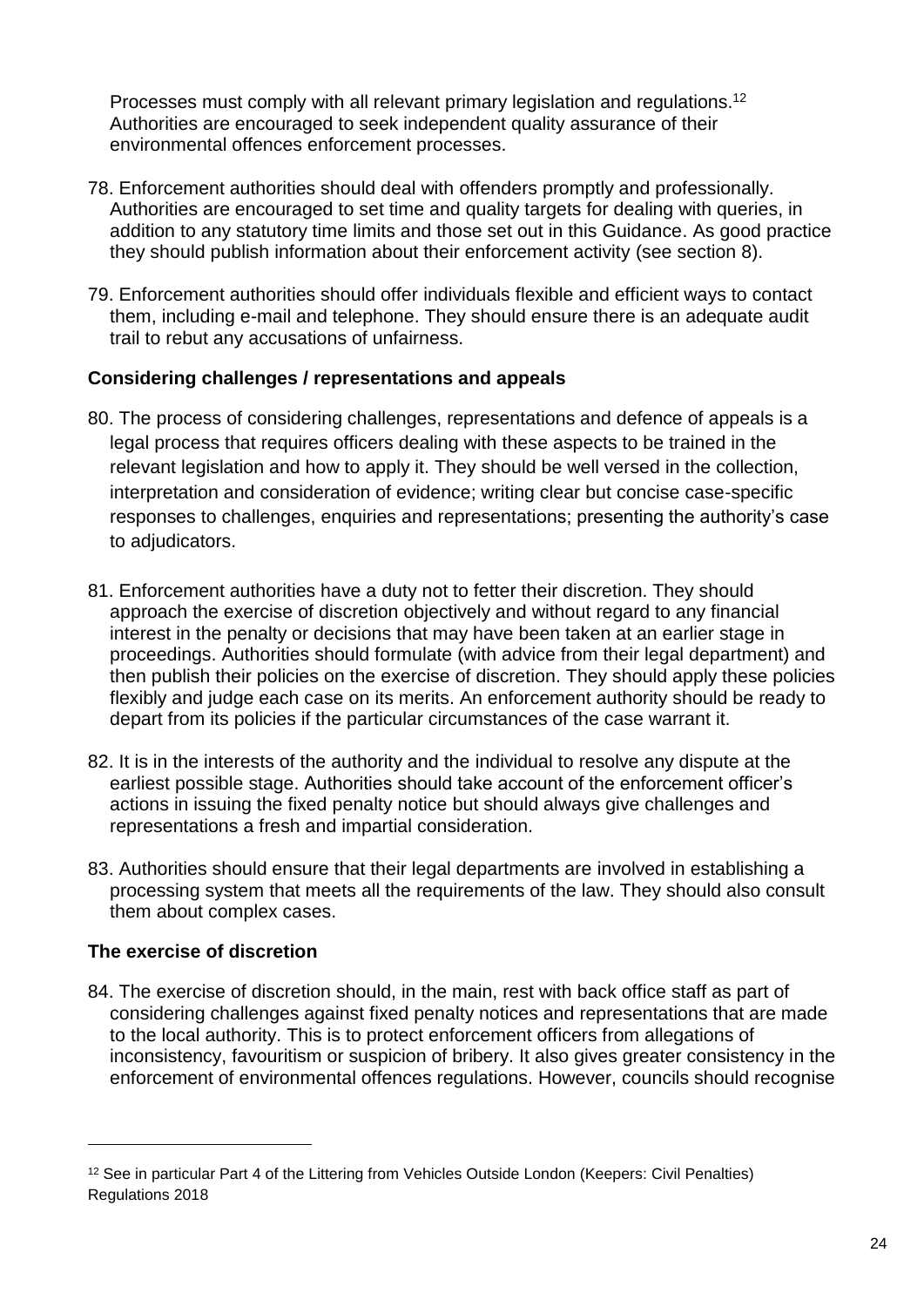the role of councillors to raise issues on behalf of their ward constituents, and more generally, for councillors to scrutinise the manner in which the broader policy operates.

85. The enforcement authority should have clear policies, instructions and training available on how to exercise such authority. These policies should form the basis for staff training and should be published.

#### **Challenges against fixed penalty notices (i.e. informal challenges)**

- 86. This section applies to challenges to fixed penalty notices issued in lieu of prosecution for criminal offences, including littering, and unauthorised distribution of free literature etc.
- 87. Although there is no formal right of appeal against a fixed penalty notice issued in lieu of prosecution, if an alleged offender does not accept liability for the offence, there is no requirement on them to pay the fixed penalty. The assumption should always be that if a fixed penalty is unpaid, the case should be prosecuted, giving the alleged offender the opportunity to defend their case in court. To prevent unnecessary cases reaching the courts, it is therefore good practice for enforcing authorities to operate an informal challenge process against fixed penalty notices. As such, there are no fixed grounds on which a challenge may be made.
- 88. An authority has a discretionary power to cancel a fixed penalty notice at any point during the process. It can do this even when an undoubted contravention has occurred if the authority deems it to be appropriate in the circumstances of the case. Under general principles of public law, authorities have a duty to act fairly and proportionately and are encouraged to exercise discretion sensibly and reasonably and with due regard to the public interest.
- 89. If the enforcing authority operates an informal challenge process for fixed penalty notices, it should ensure that, whatever ways are available to lodge an informal representation, there is an adequate audit trail of the case, showing what decision was taken and why.
- 90. If the enforcing authority does choose to offer an informal challenge process, the grounds on which representations may be made should be published and be made available to the public. Such grounds might include, but are not limited to:
	- a. if the person issued with the penalty was not the person that committed the offence this might be the case if someone challenged for an offence has given someone else's details;
	- b. if the person issued with the fixed penalty notice brings forward evidence that could undermine any later prosecution;
	- c. if evidence is provided that the person issued with a fixed penalty notice is in some way vulnerable and the enforcement of the fixed penalty notice would not be in the public interest;
	- d. if evidence is provided that enforcement would, for any other reason, not be considered to be in the public interest.
- 91. Consideration should take into account the authority's own guidelines for dealing with extenuating, or mitigating circumstances. If the evidence or circumstances (including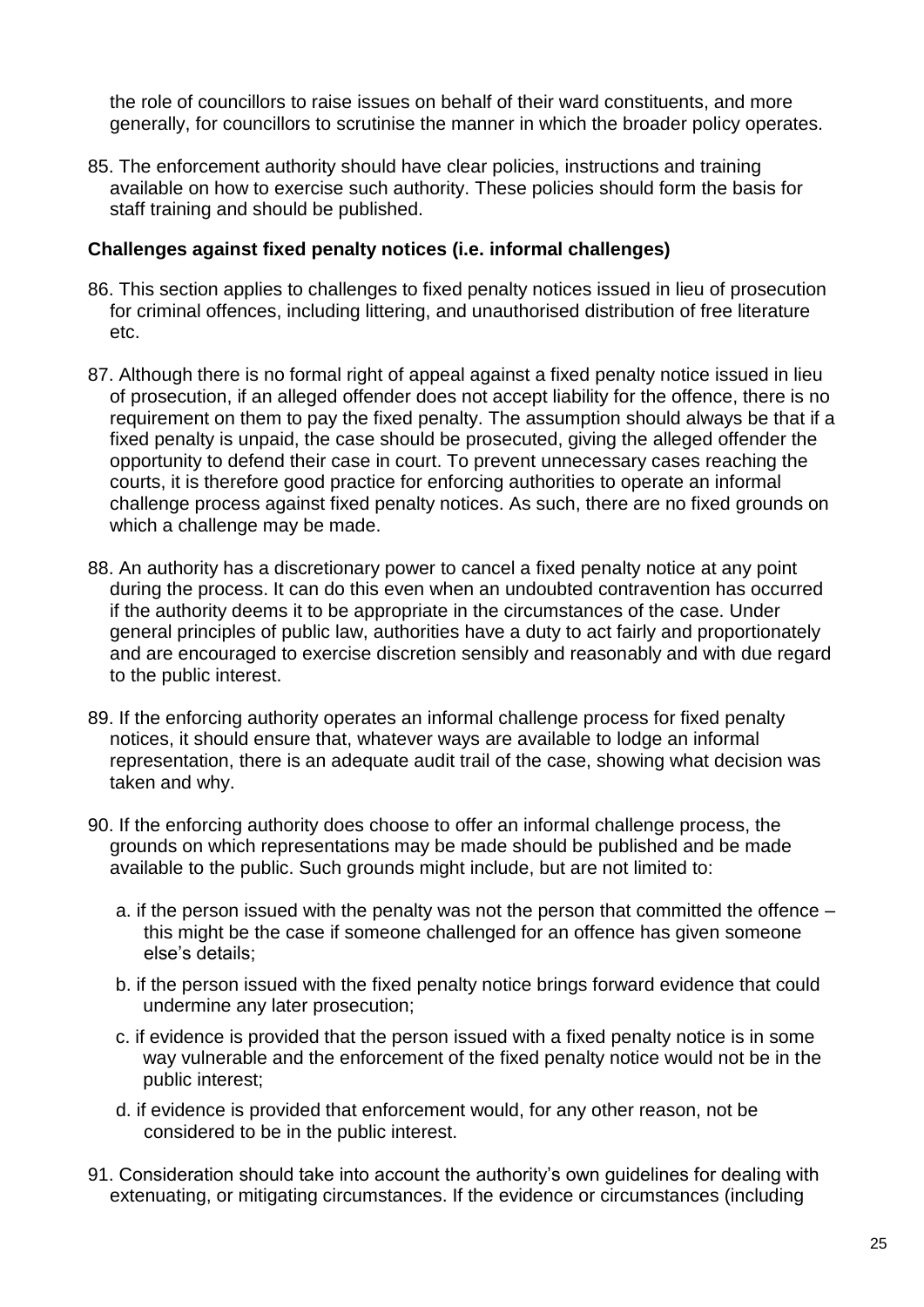mitigating circumstances) provide grounds for cancelling the fixed penalty notice, then the enforcement authority should do so and let the individual know. If the enforcement authority considers that there are no grounds for cancellation, it should tell the individual and explain its reasons.

- 92. It is also considered important that anyone who wants to take advantage of an appeals process is not disadvantaged by doing so. Where an authority offers a discount for early payment of a fixed penalty notice it should still be offered in the event of an unsuccessful appeal, providing that the appeal is lodged before the close of any relevant early payment window.
- 93. Authorities should always make it clear that an individual who has an informal challenge rejected may still choose not to pay the fixed penalty and instead defend their case in court.

#### **Formal challenges against civil penalty notices for littering from vehicles**

- 94. The recipient may dispute the issuing of a civil penalty notice at two stages:
	- a. Once a civil penalty notice has been served, an individual has up to 28 days to make a formal representation to the authority based on any one or more of the grounds for appeal set out in Regulation 14 of the Littering from Vehicles Outside London (Civil Penalties: Keepers) (England) Regulations 2018; and
	- b. If a representation is rejected by the enforcing authority, the individual may appeal against the Notice of Rejection to an independent adjudicator.
- 95. Enforcement authorities should maintain a clear separation between the staff that decide on the issuing and processing of PCNs and the staff that decide on representations, especially in cases referred back by the adjudicators, to ensure that decisions are seen to be impartial. Authorities should run fair and efficient systems for assessing formal challenges.
- 96. Enforcement authorities should ensure that only fully trained staff make decisions on challenges, on the facts presented, and be specific on which officers have the authority to cancel penalty notices. Elected members and unauthorised staff should not play any part in deciding the outcome of individual challenges or representations.
- 97. Officers dealing with formal representations should be familiar with all aspects of environmental offences enforcement, particularly the legal nature of the process, so that they can judge whether or not a representation falls within the statutory grounds or the authority's guidelines for exceptional cases. Fair and efficient systems for carrying out this work should ensure that the number of cases going to an adjudicator is minimised – so saving the authority time and expense – without allowing people to evade an appropriate penalty.
- 98. Representations must be made in writing. The Littering from Vehicles Outside London (Keepers: Civil Penalties) Regulations 2018 set out 12 formal grounds on which representations may be made:
- 99. A person to whom a penalty notice is given may make written representations to the litter authority if it appears to the person that one or more of the following grounds apply;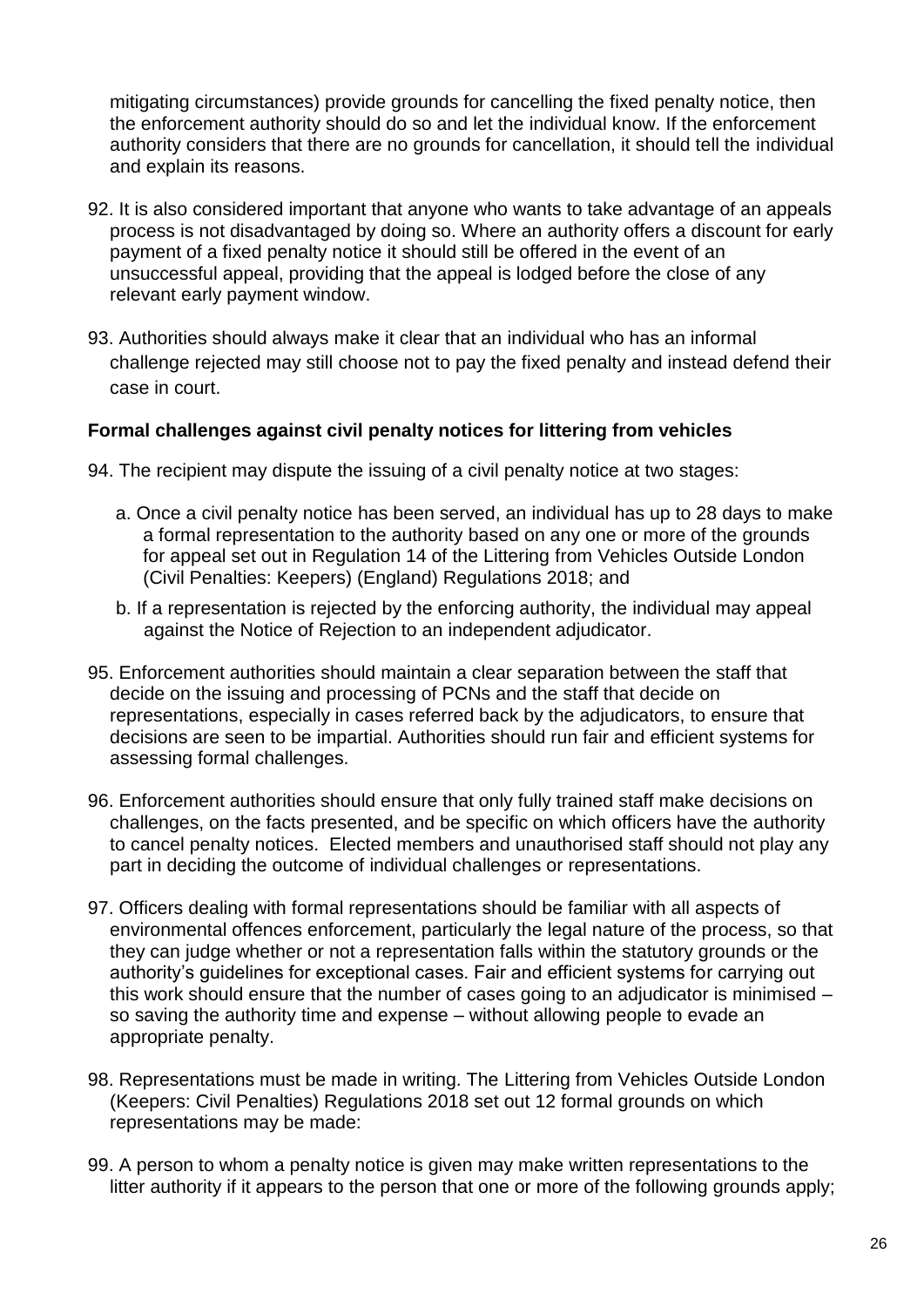- 1. Ground A is that the littering offence in question did not occur.
- 2. Ground B is that the person became the keeper of the vehicle after the littering offence occurred.
- 3. Ground C is that the person had disposed of the vehicle to another person before the littering offence occurred.
- 4. Ground D is that the vehicle was a stolen vehicle when the littering offence occurred.
- 5. Ground E is that the person;
	- a. was engaged in the hiring of vehicles at the time of the littering offence, and
	- b. was not the keeper of the vehicle at that time by virtue of a vehicle hire agreement.
- 6. Ground F is that the person was not the keeper of the vehicle for a reason not mentioned in grounds B to E.
- 7. Ground G is that the litter authority was not authorised to give the person a penalty notice.
- 8. Ground H is that the person is not liable to pay the fixed penalty by virtue of regulation 12 (Public service vehicles and licensed taxis etc.).
- 9. Ground I is that liability to pay the fixed penalty has been discharged in the circumstances set out in regulation 13 (Discharge of liability where action taken again person who littered).
- 10. Ground J is that the fixed penalty exceeds the amount payable under these Regulations.
- 11. Ground K is that the litter authority has failed to observe any requirement imposed on it in relation to the imposition or recovery of the fixed penalty.
- 12. Ground L is that there are compelling reasons why, in the particular circumstances of the case, the penalty notice should be cancelled (whether or not any of grounds A to K apply).  $13$
- 100. Authorities must consider representations made on these grounds. The enforcement authority should acknowledge receipt of the representation and explain the process, including what supporting evidence must be supplied, and when a decision notice will be dispatched.
- 101. The enforcement authority should consider representations as quickly as possible and serve notice of its decision on the person making the representations, within a maximum of 56 days of the service of the representations, whether or not it accepts that the ground in question has been established.
- 102. An enforcement authority which accepts a representation must cancel the penalty notice and refund any sum already paid. Cancellation does not prevent the authority from serving another penalty notice for the same litter offence to another person.

<sup>&</sup>lt;sup>13</sup> Regulation 14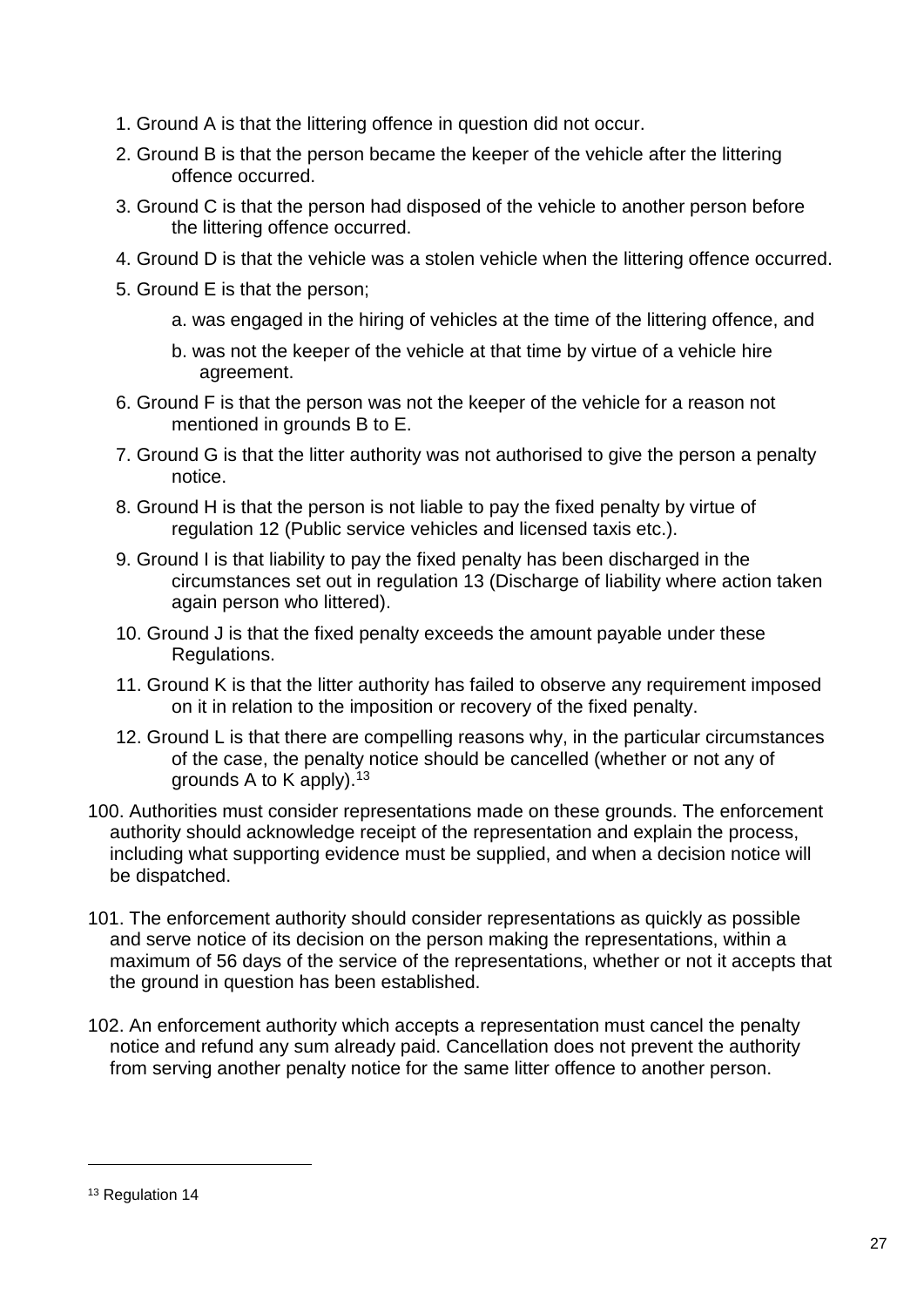- 103. If it is possible for the council to identify the person who actually littered, it may still choose to issue a fixed penalty notice for littering to that person, with the possibility of prosecution remaining if the fixed penalty is not paid. However, if a fixed penalty notice is issued, the council cannot also issue a civil penalty notice to the keeper of the vehicle for the same offence. If the person who threw the litter is identified after a civil penalty notice has been issued, but before it has been paid, the council may choose to cancel the civil penalty and decide (if it has sufficient evidence) to issue a fixed penalty or prosecute the litterer. If a civil penalty notice has already been paid or recovered in respect of the offence, and subsequently the person who actually littered is identified, then any liability on the part of the litterer for the original littering offence has already been discharged and no enforcement action (fixed penalty, nor prosecution) may be taken against the litterer.
- 104. An enforcement authority which rejects a representation must serve a notice stating that the penalty must be paid unless an appeal is made to an adjudicator. The enforcement authority must in a notice of rejection set out the general form and manner in which an appeal can be made and explain that the adjudicator has the power to award costs against either party.
- 105. The adjudicator may also, where an appeal is allowed, give written directions to the litter authority which the adjudicator considers appropriate for the purpose of giving effect to their decision.
- 106. An adjudicator may (despite not allowing an appeal) give a written recommendation to the litter authority that it cancels the penalty notice if the adjudicator is satisfied that there are compelling reasons why, in the particular circumstances of the case, the penalty notice should be cancelled.
- 107. An adjudicator must dismiss an appeal if the adjudicator concludes none of the grounds set out in regulation 14 of the Littering from Vehicles Outside London (Keepers: Civil Penalties) Regulations 2018 apply, or there are no compelling reasons why the penalty notice should be cancelled.
- 108. The enforcement authority should give the recipient clear and full reasons for its decision on a representation, in addition to the minimum required information. Failure to explain such a decision may be seen as maladministration. If, following an unsuccessful representation, an authority decides to offer a new discount period for prompt payment, it should set out the dates.
- 109. Enforcement authorities should respond promptly to adjudicators concerning appeals and meet time limits set by legislation or the adjudicator's judicial powers.
- 110. There should be a motivation for authorities to work to keep cases out of the court, where possible, as this is time consuming for all parties and can be expensive. By encouraging payment, this avoids a costly and burdensome process of prosecution.

#### **Non-payment of fixed penalty notices - prosecuting offenders**

111. Should a fixed penalty notice go unpaid then the normal course of action will be to prosecute for the original offence in the magistrates' court. An enforcement authority must wait 14 days after issuing a fixed penalty notice before taking legal action, and must begin legal proceedings within 6 months of the offence.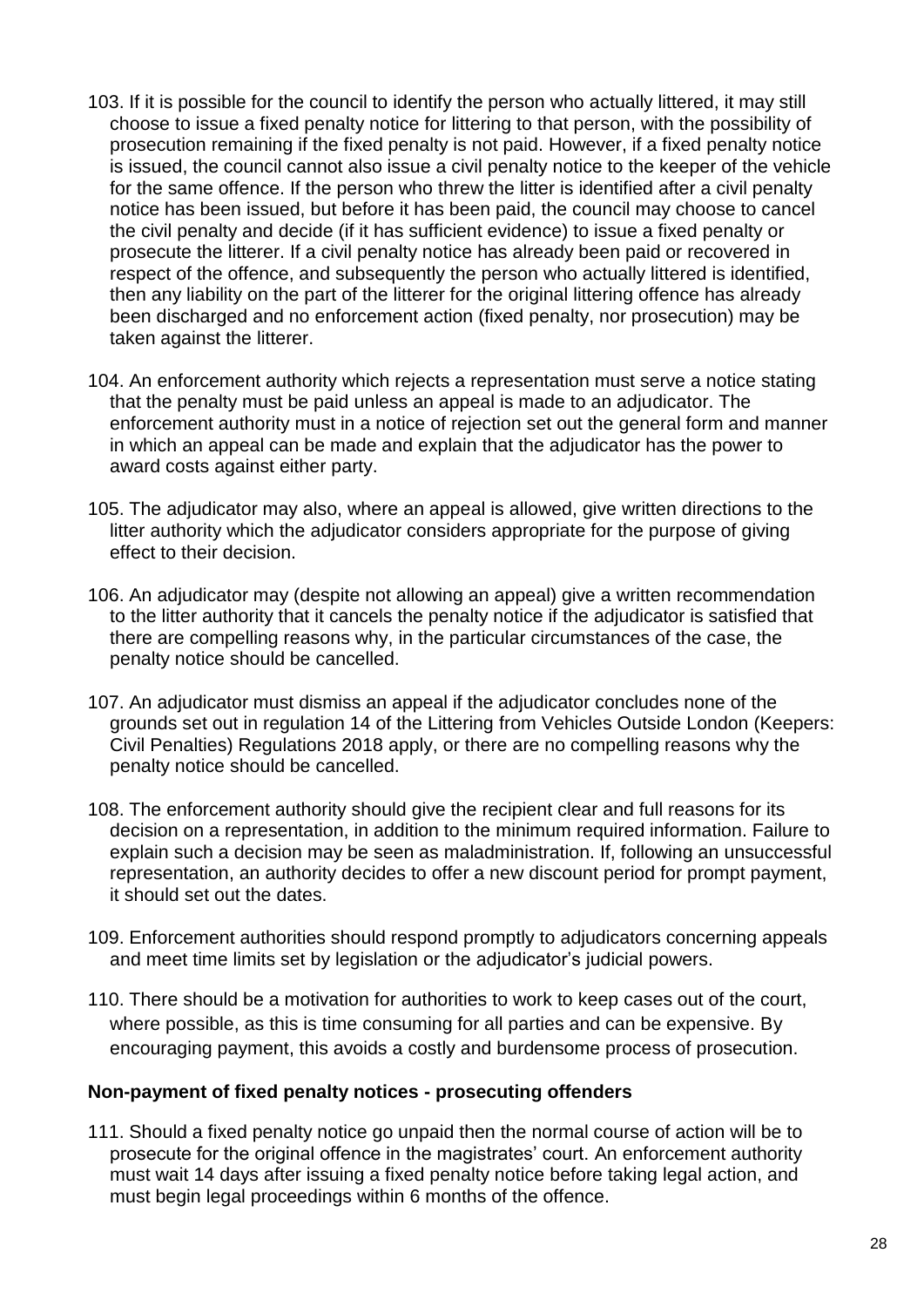112. Failure to pursue unpaid notices will discredit the use of fixed penalties in the locality, and will lead to declining rates of payment. The need to pursue unpaid fixed penalty notices must be considered in the development of an enforcement strategy and the necessary resources made available. It is not acceptable for an authority to decide after a fixed penalty notice has been issued that it does not have the resources to prosecute if the notice is unpaid.

#### **Non-payment of (civil) penalty notices**

113. Should a penalty notice be unpaid after the 28-day payment period has expired and no representations against the penalty notice have been made to the enforcing authority, then the penalty will automatically double (ie increase by 100%). At this point, it becomes a civil debt due to the authority and is enforceable through a streamlined version of the normal civil debt recovery process in the county court.

#### **Reporting**

- 114. Reporting is an important part of accountability. Enforcement authorities should report regularly and consistently to help the public understand and accept enforcement and council use of taxpayers' money. In addition it provides management information for internal performance evaluation and comparison with other councils. Monitoring also helps the authority to identify where it needs to improve.
- 115. The Government believes that in principle all data held and managed by local authorities should be made available to local people unless there are specific sensitivities to doing so (e.g. protecting vulnerable people or commercial and operational considerations). The Government also expects local authorities to be transparent about how they spend taxpayers' money and the services they deliver. It is a statutory requirement for local authorities covered by the Transparency Code to comply with [Part 2 of the Local Government Transparency Code 2015](https://www.gov.uk/government/publications/local-government-transparency-code-2015) which sets out the minimum data that local authorities should be publishing.
- 116. We consider that as good practice local authorities should publish the following information about their enforcement activity (for each of the environmental offences, including the new civil penalties for littering from vehicles):
	- a. number of (a) fixed penalties notices and (b) civil penalty notices issued
	- b. number of (a) fixed penalty notices and (b) civil penalty notices cancelled
	- c. number of (a) fixed penalty notices and (b) civil penalty notices paid
	- d. number of (a) fixed penalty notices and (b) civil penalty notices paid at discount rate
	- e. number of prosecutions undertaken following non-payment of a fixed penalty notice (whether the case is concluded or not)
	- f. number of prosecutions undertaken for environmental offences for which a fixed penalty notice was not offered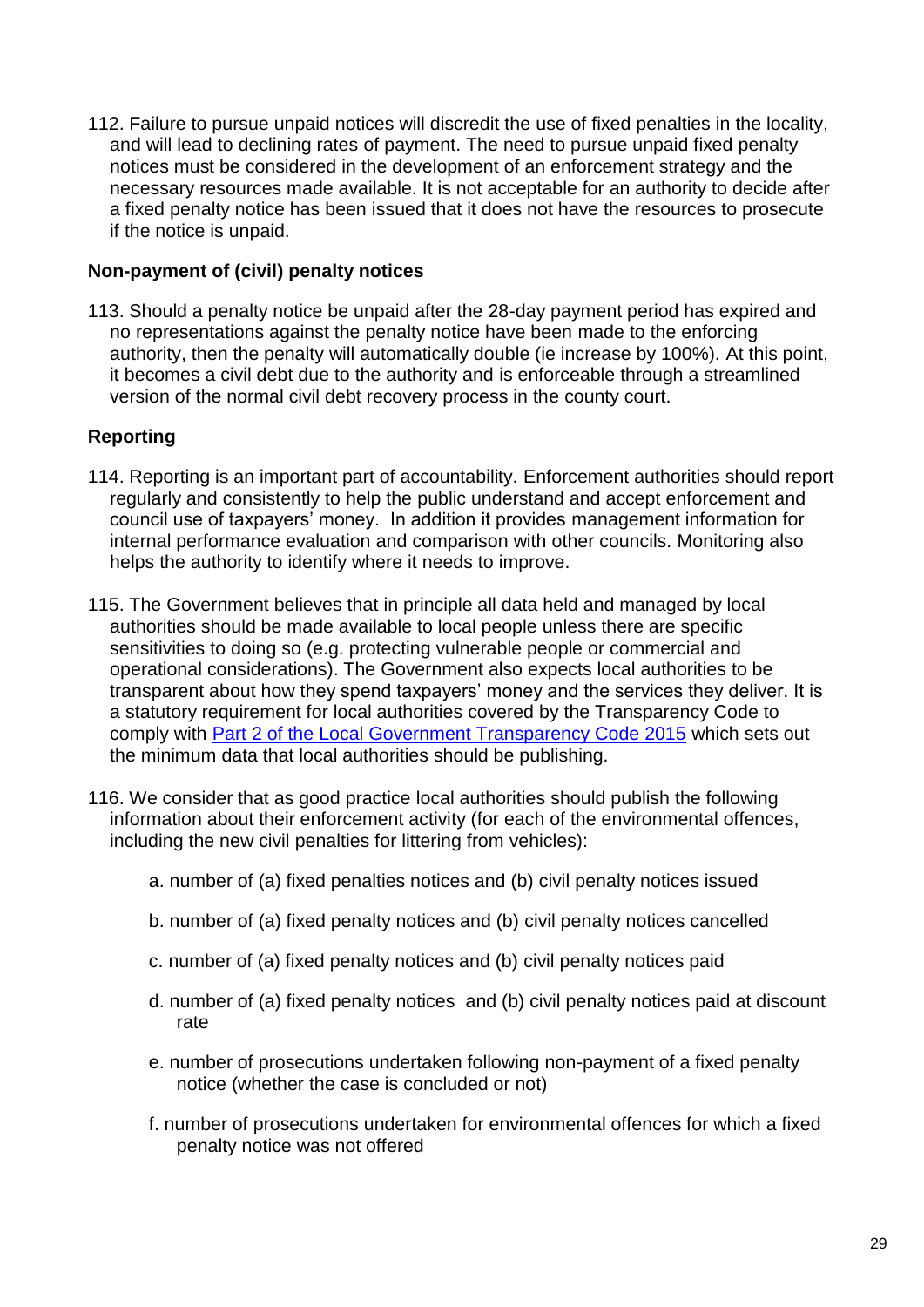- g. number of civil penalty notices cancelled following an appeal made to an adjudicator
- h. number of civil penalty notices pursued as civil debts following non-payment
- i. number of fixed penalty or civil penalty notices written off for other reasons (e.g. procedural error, not in the public interest to pursue, alternative sanctions used etc.)
- j. total net income from (a) fixed penalty and (b) civil penalty notices for each of the environmental offences, and net income from civil penalty notices for littering from vehicles
- k. total spent on enforcement activity against (a) environmental offences and (b) littering from vehicles offences
- 117. Where external contractors are used, the full text of such contracts/legal agreements, should be placed in the public domain by the council - to provide additional scrutiny and reassurance that such contracts are not being used as a revenue raiser. The Local Government Transparency Code already requires that councils falling under the Code publish contracts over £5,000 and discourages the use of commercial confidentiality clauses to prevent such publication. As best practice, the Government would also encourage an annual breakdown of fines and revenue, which could be done through an annual scrutiny review.

#### **Use of income from fixed penalties and penalty notices for littering from vehicles**

- 118. Councils may spend the income from fixed penalties issued for littering offences on their functions relating to litter (including keeping their relevant land clear of litter and refuse, keeping relevant highways clean, and enforcement against littering), and on enforcement against graffiti and fly-posting offences.
- 119. This spending may include spending on communications and education to abate littering, or on the provision of bins and other street litter disposal infrastructure.

#### **Appraising Enforcement**

- 120. Enforcement authorities should monitor their environmental offences policies, enforcement regimes and associated regulatory framework (including fixed penalty levels). They should appraise them when reviewing their local plans, local development framework or community strategy and make recommendations for improvements to members. Enforcement authorities should keep abreast of developments in neighbouring authorities and look into the benefits of consistent, and possibly collaborative, approaches to enforcement.
- 121. Appraisals should take account of any relevant information that has been collected as part of the environmental offences enforcement process, in particular about the practical effectiveness of the scheme. They will benefit from interviews with enforcement officers, who are in a unique position to identify changes to environmental offences patterns, and with office staff, who see challenges and representations and the reasons for them.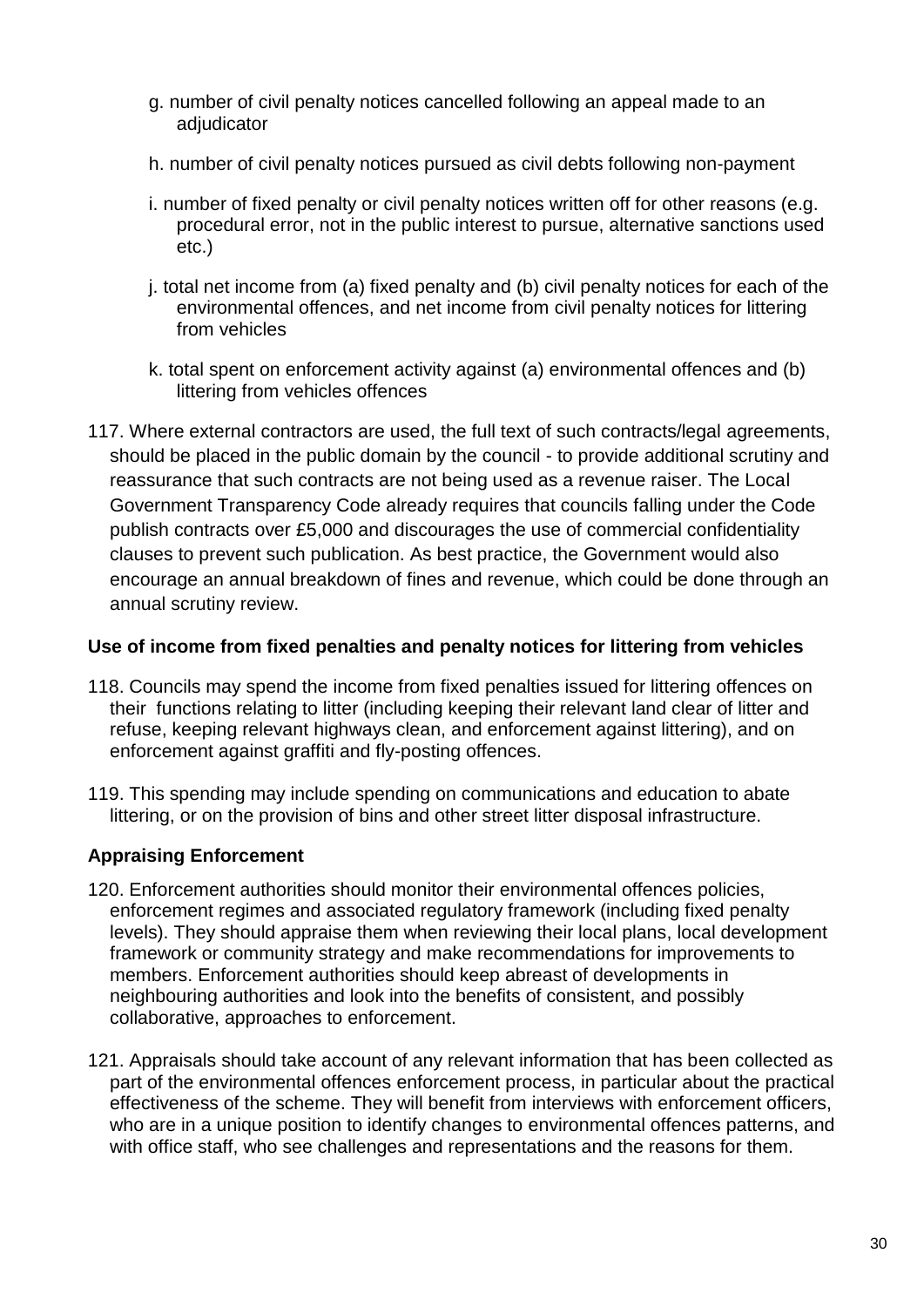- 122. Enforcement authorities should consult locally on their policies when they appraise them. Enforcement authorities should maintain regular dialogue and joint activity where appropriate with on-street contractors.
- 123. The appraisal should take account of:
	- a. existing and predicted levels of offending;
	- b. availability of relevant infrastructure, such as bins;
	- c. adequacy, accuracy and quality of signage and other communications;
	- d. level of enforcement necessary for compliance;
	- e. levels of penalties;
	- f. payment and prosecution rates;
	- g. the need to resource the operation effectively and ensure that staff are appropriately trained; and
	- h. impact on the accumulation rates of litter.
- 124. Enforcement authorities should judge the performance of contractors and staff according to how far desired objectives have been achieved. Outcome indicators might include compliance statistics, the number of appeals, and the localised impact that enforcement appears to have had on relevant offending and the accumulation rate of litter. Performance management of enforcement staff, including rewards or penalties, should never be based on the volume of penalties issue, nor on a fixed amount of revenue to be raised. Enforcement authorities should have a Service Level Agreement for enforcement operations "in house", incorporating the specification terms and conditions required by the client department, just as for a contract with an external service provider. Any such Service Level Agreement should reflect these principles.
- 125. Where external contractors are used, private firms should not be able to receive greater revenue or profits just from increasing the volume of penalties, since this runs contrary to the overall aim of reducing the number of offences committed.

#### **Annex A – Relevant Legislation**

1

#### **Fixed Penalties – Index of Legislation**

- 126. The main legislation and regulations providing for fixed penalties for the environmental offences is as follows:
	- Environmental Protection Act 1990<sup>14</sup>
	- Clean Neighbourhoods and Environment Act 2005<sup>15</sup>
	- Anti-social Behaviour Act 2003<sup>16</sup>
	- Refuse Disposal (Amenity) Act 1978<sup>17</sup>

<sup>14</sup> <http://www.legislation.gov.uk/ukpga/1990/43/contents>

<sup>15</sup> <http://www.legislation.gov.uk/ukpga/2005/16/contents>

<sup>16</sup> <http://www.legislation.gov.uk/ukpga/2003/38/contents>

<sup>17</sup> <http://www.legislation.gov.uk/ukpga/1978/3/contents>